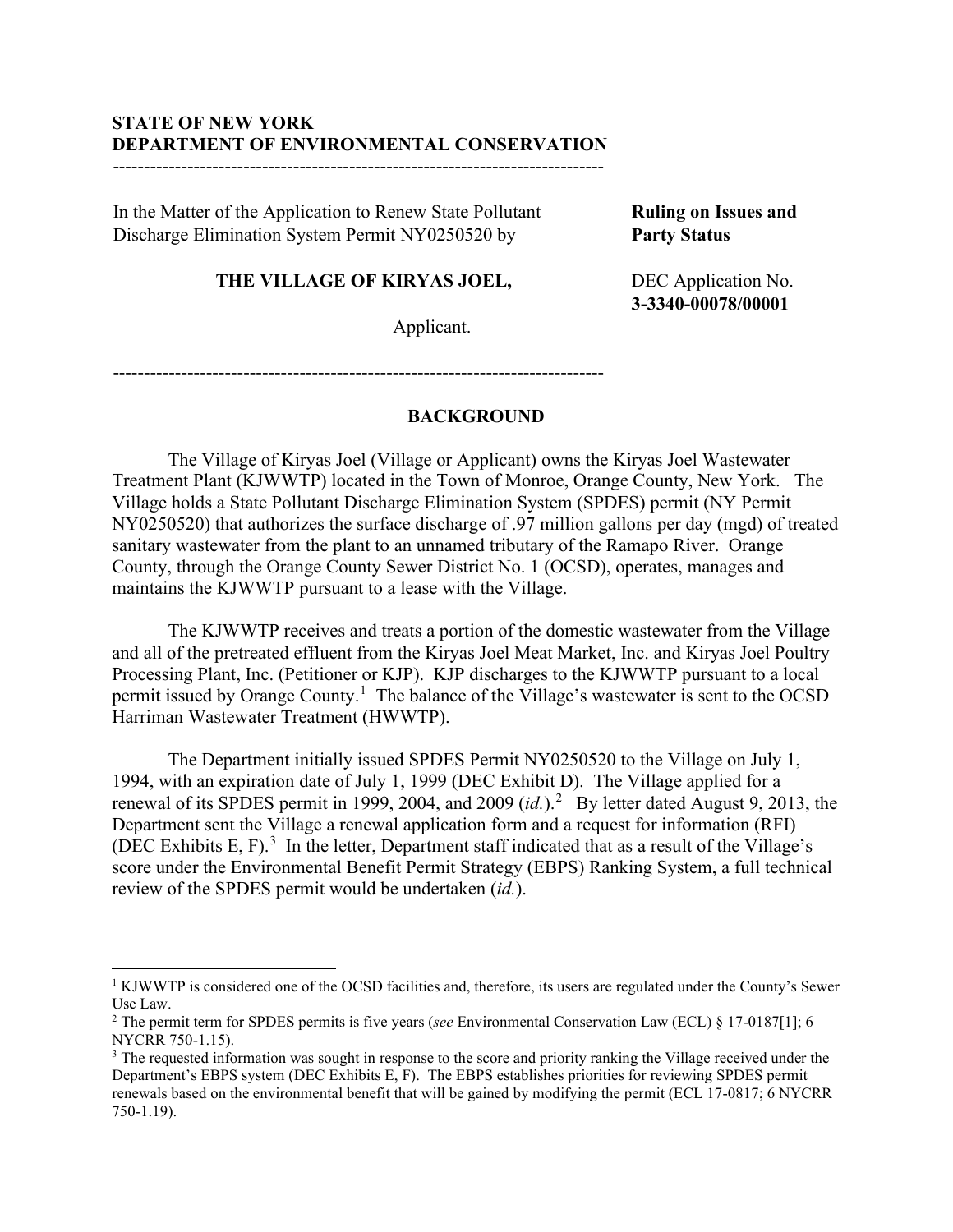By its terms, SPDES Permit NY0250520 issued to the Village in 2009, expired on July 31, 2014 (Village Exhibit G). On January 21, 2015, the Village and the Department entered into an Order on Consent (2015 Consent Order), which enabled the Village to continue to operate the KJWWTP in accordance with the terms and conditions of the 2009 expired permit (DEC Exhibit G).<sup>[4](#page-1-0)</sup> On April 2, 2015, the Village submitted to the Department a signed and dated application with accompanying information and the requested data sampling (DEC Exhibit E). The Department processed the application for SPDES Permit NY0250520 as a new permit in accordance with the New York State Administrative Procedure Act (SAPA) and 6 NYCRR part 750 (Affidavit of Scott E. Sheeley (Sheeley Affidavit) ¶ 12).

After a technical review of the Village's application materials, Department staff prepared a draft permit and a SPDES fact sheet, dated March 30, 2018 (Sheeley Affidavit ¶ 10). Pursuant to the State Environmental Quality Review Act (SEQRA), the Department classified the permit with modifications as an unlisted action, completed a short environmental assessment form (Short EAF) dated April 6, 2018, and determined that there would be no significant adverse impact on the environment (Sheeley Affidavit ¶ 12). Accordingly, no environmental impact statement (EIS) was required (*id.*; ECL article 8; 6 NYCRR part 617).

A notice of complete application was published in the Department's electronic Environmental Notice Bulletin (ENB) on April 18, 2018, and in the *Times Herald Record* on April 30, 2018 (Sheeley Affidavit ¶ 12). The 30-day public comment period was extended twice at the request of the Village, and ended on October 31, 2018 (Sheeley Affidavit  $\P$ 12).<sup>[5](#page-1-1)</sup> Eight entities provided public comments on the draft permit, including the Village and Petitioner (Sheeley Affidavit  $\P$  13). In accordance with 6 NYCRR 621.10(e), Department staff prepared a responsiveness summary to address all public comments (Sheeley Affidavit ¶ 16).

Effective November 7, 2018, the Village and the Department executed a second Order on Consent (2018 Consent Order) for the purpose of resolving, among other things, violations of the provisions of the 2015 Consent Order as it related to SPDES Permit NY0250520 (DEC Exhibit H).

Department staff issued a final SPDES permit with modifications to the Village on October 16, 2019 (Sheeley Affidavit ¶ 17). The Village objected to certain modifications of the final permit and by letter dated November 14, 2019, requested a hearing pursuant to 6 NYCRR 621.10(a)(2) (Village Exhibit S). The Division of Environmental Permits (DEP) referred the matter to the Office of Hearings and Mediation Services (OHMS) for permit hearing procedures pursuant to 6 NYCRR part 624 (Part 624), and the undersigned was assigned to the matter.

<span id="page-1-0"></span><sup>&</sup>lt;sup>4</sup> The 2015 Consent Order indicates that the Village filed an application for renewal of its SPDES permit on December 15, 2014 (*see* DEC Exhibit H at 2, ¶11). The Village indicated that the renewal application was complete in December 2013, but was not submitted as there were ongoing discussions with Department staff regarding modification of the SPDES permit effluent limits and in light of certain enforcement efforts by the EPA (*see* DEC Exhibit G at  $\P$ [11-12].

<span id="page-1-1"></span><sup>&</sup>lt;sup>5</sup>The Department denied the Village's third request for an extension of the comment period (SPDES Permit Fact Sheet at 4-5).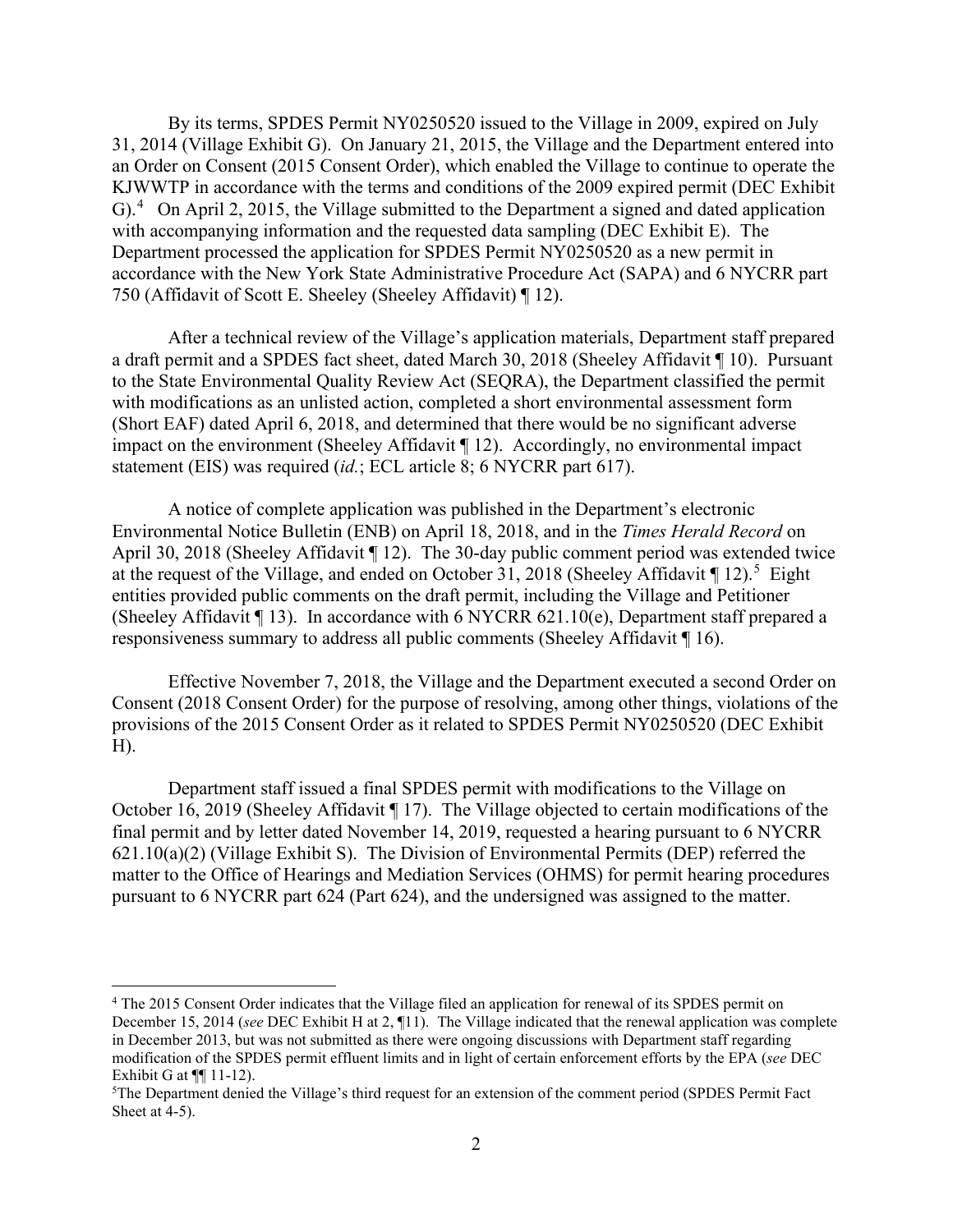#### **LEGISLATIVE HEARING**

In consultation with the Village and Department staff, a notice of public legislative hearing, issues conference, and deadline for petitions for party status (Notice) was drafted and published in the Department's ENB on February 19, 2020. The Village published the Notice in the *Times Herald-Record* on February 21, 2020.

The Notice advised that the legislative hearing portion of the permit hearing would be held at the Aishes Chayil Women Services Center, 7 Chevron Road, Monroe, New York, on March 30, 2020, at 4:00 p.m., and that written comments on the final permit would be accepted until April 3, 2020. Additionally, the Notice advised that the issues conference portion of the hearing would take place the following day, March 31, 2020, at the same location. Pursuant to the Notice, petitions for party status to participate in the issues conference and, if necessary, the adjudicatory hearing, were to be filed with OHMS on or before March 16, 2020.

As a result of the COVID-19 pandemic and Executive Order 202.15, the legislative hearing and issues conference scheduled for March 30 and 31, 2020 respectively, were cancelled, and the deadline for the submission of written comments was extended to April 10, 2020.<sup>[6](#page-2-0)</sup> Notice of the cancellation and extension of the public comment period was published in the ENB on March 25, 2020, and in the *Times Herald-Record* on March 31, 2020. No written comments were received.

As set forth in the Notice, all persons seeking full party status or amicus status were required to file a written petition with OHMS on or before March 16, 2020 (*see also* 6 NYCRR 624.5[b]). The Notice indicated that in the petition, the proponent must identify its environmental interest in the proceeding and the precise grounds for opposition or support of the permit.

One petition for full party status, dated March 13, 2020, was received from Petitioner KJP, a private company that produces kosher poultry products. Petitioner is a significant industrial user (SIU) that discharges on average, over 25,000 gallons of pre-treated industrial wastewater to the KJWWTP pursuant to a local permit issued by Orange County (Petition at 4-5; see also Village Exhibits J, O).<sup>[7](#page-2-1)</sup> Department staff do not object to Petitioner's request for party status (Department reply at 2).

### **ISSUES CONFERENCE**

As previously stated, due to the COVID-19 pandemic and the various restrictions on public gatherings, the parties and Petitioner agreed to conduct the issues conference portion of the hearing by paper submissions. Each party and Petitioner were given an opportunity to submit a brief, as well as a reply, in support of their respective positions. Various requests, on consent, for extensions of time within which to submit papers were received. In light of the challenges

<span id="page-2-0"></span><sup>&</sup>lt;sup>6</sup> The due date for requests for full party status or amicus status remained unchanged.

<span id="page-2-1"></span> $^7$  A significant industrial user (SIU) is defined as an industrial user that: discharges an average of 25,000 gallons per day or more of process wastewater to the POTW, contributes a process waste stream which makes up more than 5% of the design flow, or is designated as such by a control authority (40 CFR 403.3[v][1][ii]).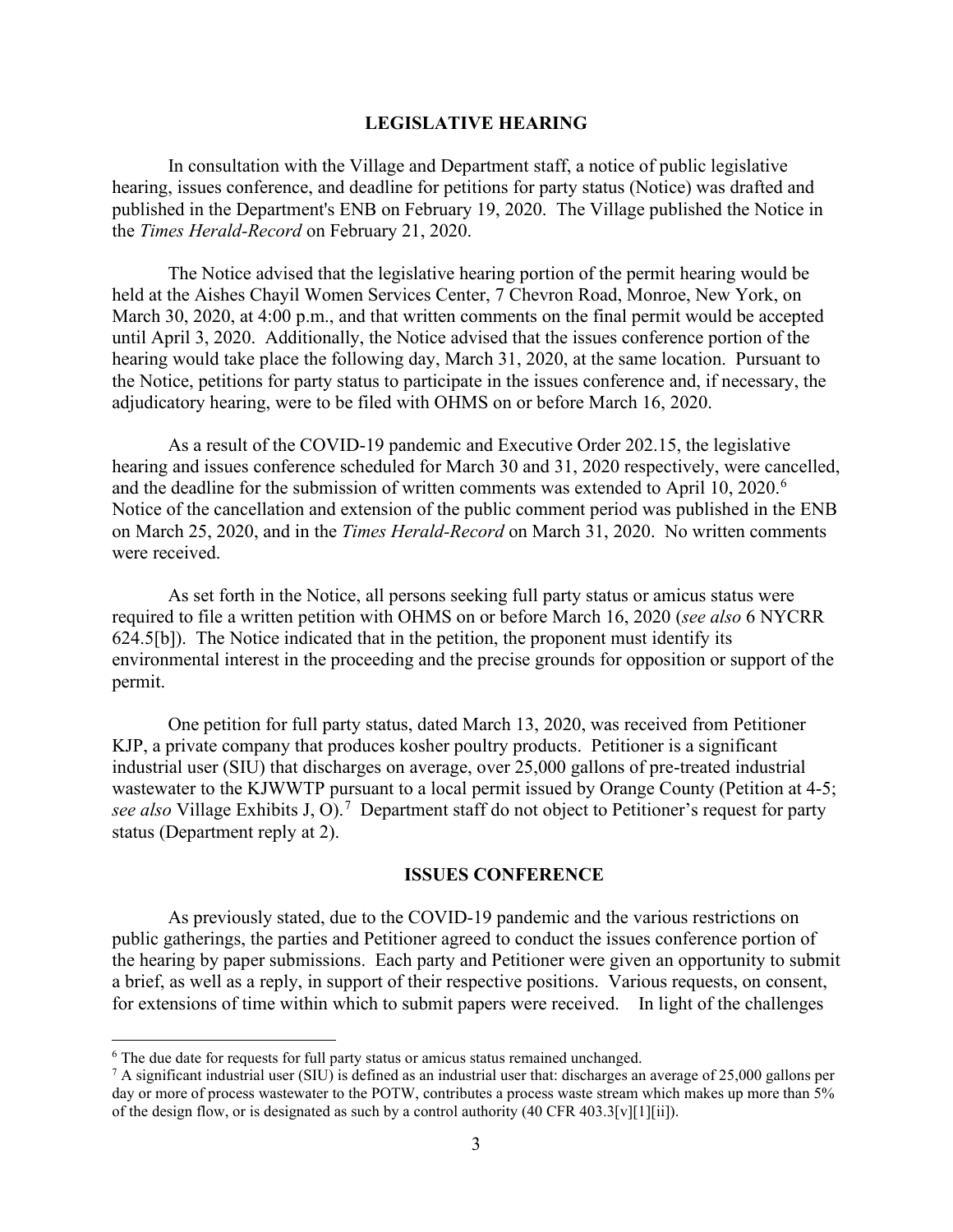presented to the parties and Petitioner by the COVID-19 pandemic, all requests were granted. The following submissions were received:

- On behalf of KJP Petition for full party status (Petition), dated March 13, 2020, with Affidavit of William Meinert, P.E., and a declaration from Edward McTiernan, attaching Petitioner Exhibits A-C.
- On behalf of the Village Brief in Support of Objections and Challenges to SPDES Permit NY0250520 (Village brief), dated July 31, 2020, with Affidavit of Steven E. Adams, P.E., attaching Village Exhibits 0-13; Affirmation of Michael Sterthous, attaching Village Exhibits A-W.
- On behalf of the Department Reply Brief (Department reply), dated November 6, 2020, with Affidavit of Carrie E. Smith, P.E., attaching DEC Exhibits A-GG; Affidavit of Scott E. Sheeley; Affidavit of Jason R. Fagel with an attached DEC Exhibit.
- On behalf of the Petitioner Reply to Department Reply Brief (Petitioner reply), dated January 22, 2021.
- On behalf of the Village Reply to Department Reply Brief (Village reply), dated January 25, 2021, with Affirmation of Michael Sterthous, attaching Village Exhibits A-B.
- On behalf of the Department Sur-reply (Department sur-reply), dated February 23, 2021, with Affirmation of Carol Conyers, attaching DEC Exhibits HH, JJ.[8](#page-3-0)

A detailed list of exhibits submitted by the parties and Petitioner is appended to this ruling.

# **Standard for Adjudication**

Pursuant to 6 NYCRR 624.4(b)(2), the purpose of the issues conference portion of the permit hearing is to determine which parties will be afforded party status and to narrow the scope of issues that will be addressed at the adjudicatory hearing. During the issues conference, the ALJ determines whether there are disputed issues of fact in need of adjudication and whether there are legal issues, the resolution of which is not dependent on disputed facts (6 NYCRR 624.4[b][5]). In determining whether an adjudicable issue exists, the ALJ must consider the proposed issue in light of the application and related documents, the permit, the content of any petitions filed for party status and the record of the issues conference (6 NYCRR 624.4[c][2]).

The Village proposes multiple issues for adjudication and alleges that disputed factual issues are "inextricably intertwined" with disputed legal issues and, accordingly, the Village should be provided with an opportunity to proffer testimony and documentary evidence on all of its objections at a full adjudicatory hearing (Village brief at 2). The Village argues that SAPA and Department regulations require that if a SPDES permit is issued with significant conditions, the applicant has a right to a hearing on those conditions (*id.* at 15).

<span id="page-3-0"></span><sup>8</sup> I note that there is no DEC Exhibit II.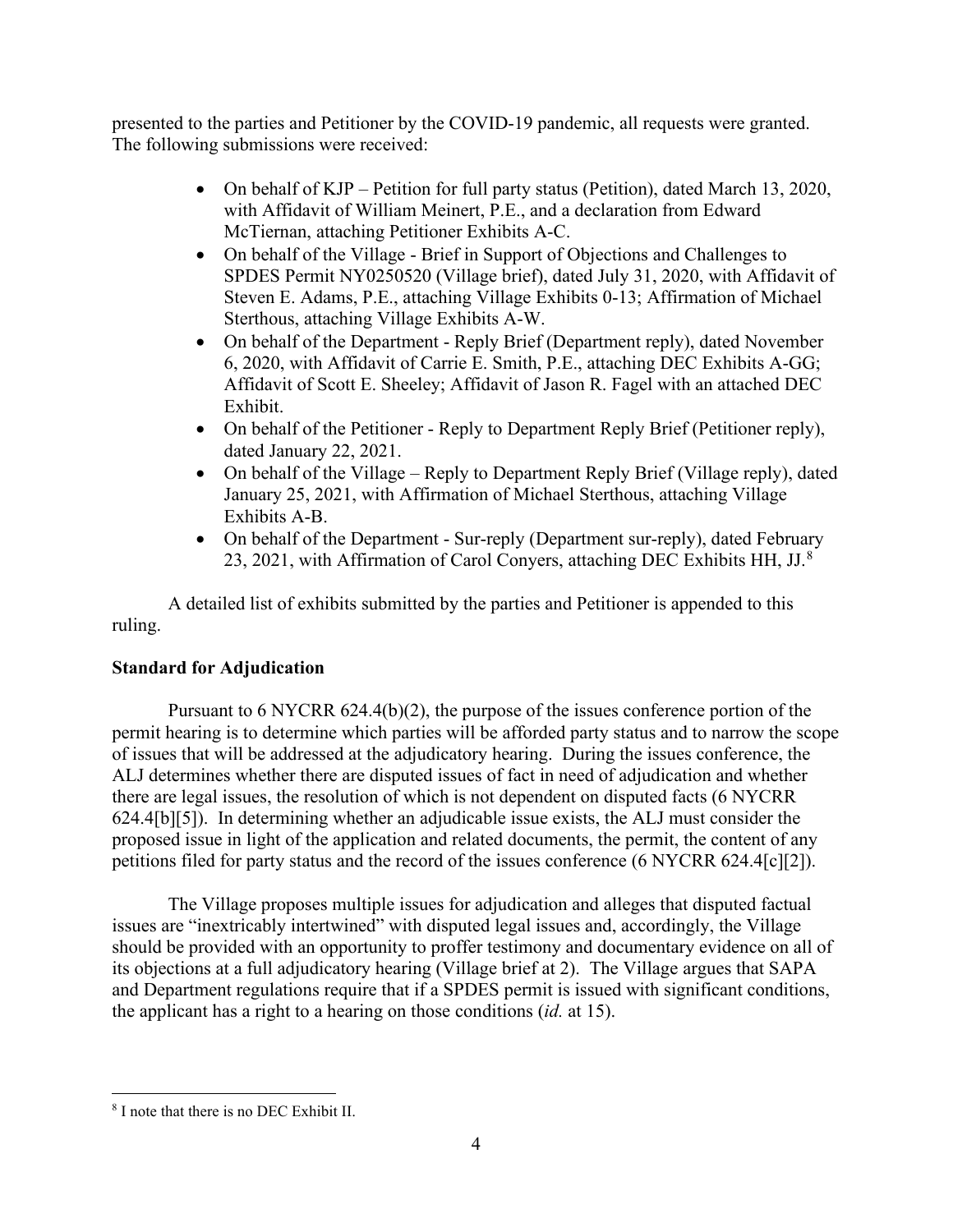In its reply, the Department argues that there is no absolute right to be fully heard on all objections to a permit (Department reply at 25). To require adjudication, there must be facts in dispute (*id.*). Department staff argues that the Village has failed to provide specific allegations of factual disputes (*id.*). According to the Department, since there are only disputed issues of law, a hearing on the permit conditions is not warranted and all legal issues can be resolved in this ruling (*id.*).

With regard to an applicant, an issue is adjudicable if it relates to a dispute between Department staff and applicant over a substantial term or condition of the draft permit (6 NYCRR 621.10[a][2]; *see also* 6 NYCRR 624.4(c) (1) (i)]). <sup>[9](#page-4-0)</sup> In this matter, the Department has issued a final SPDES permit with conditions to the Village and the Village is objecting to certain of those conditions. Accordingly, any objection to a significant permit condition which is based on a factual dispute between Department staff and the Village, will advance to adjudication (6 NYCRR 624.4[b][2][iii], [iv]; *see also* DEC Office of Hearings Comments/Response Document on Part 622 and Part 624, Dec. 1993, at 17). Any objection that relates to a legal issue whose resolution is not dependent on factual disputes, will be resolved in this ruling.

#### **DISCUSSION**

### **The Village's Issues for Adjudication**

### *1. Stream Classification*

In its papers, the Village argues that since the stream that the KJWWTP discharges into is intermittent and cannot support fish propagation, it has been incorrectly classified by the Department as a Class C stream (Village reply at 3). The Village maintains that the appropriate designation for the stream at issue is Class D, which was its designation prior to the 1994 reclassification by the Department (*id*. at 4). According to the Village, since a stream's classification is used to determine water quality based effluent limits (WQBELs) in a SPDES permit, and the stream in this matter was incorrectly classified as Class C, the Department's application of the reasonable potential analysis (RPA) and its imposition of WQBELs based on this Class C status are in error (*id.* at 5).

In its reply, Department staff indicates that the stream in question has been classified as a Class C waterbody since 1994 and that the effluent limits in expired SPDES Permit NY0250520 were reflective of the stream's status as a Class C waterbody (Smith Affidavit ¶ 25-33). Regardless, Department staff argues that a regulatory challenge to a stream classification, or in the alternative a petition for reclassification of a stream, is misplaced in a Part 624 permit hearing proceeding (Department reply at 26).

The KJWWTP discharges to a segment of an unnamed tributary of the Ramapo River which is classified and regulated as a Class C waterbody (Fagel Affidavit ¶4; *see also* 6 NYCRR 860.4-95). The regulation designating this segment as Class C was promulgated via a

<span id="page-4-0"></span><sup>&</sup>lt;sup>9</sup> The standard for adjudicability contained in 6 NYCRR 624.4(c)(1)(i) applies to applicants challenging both draft and final permits.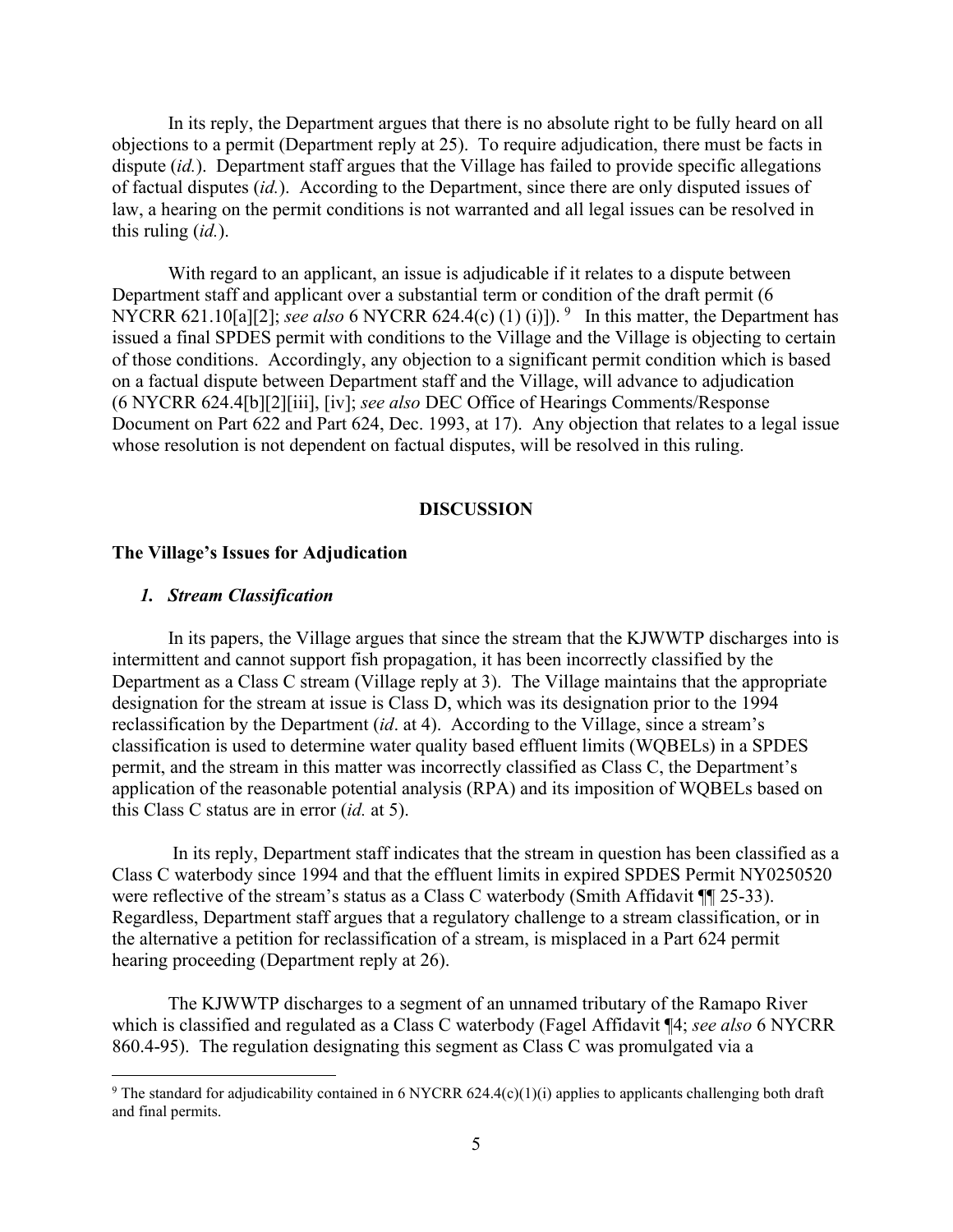rulemaking in 1994 and was subject at that time to the notice and public comment provisions required under SAPA (Fagel Affidavit ¶ 5). A challenge now to the 1994 reclassification of this segment is untimely.

Nevertheless, at any time, a person may petition the Department to reclassify a waterbody (*see* 6 NYCRR 609.2). The Department shall examine the facts and circumstances set forth in the petition, and may in its discretion, initiate a rule making to reclassify the water (6 NYCRR 609.6). If the Village believes that this segment has been misclassified, it may submit a reclassification petition, with accompanying documentation, to the Department for their consideration.<sup>[10](#page-5-0)</sup>

A Part 624 permit hearing proceeding is not the appropriate forum for either a challenge to, or a reclassification request regarding a waterbody.<sup>11</sup>

### *2. Permit Renewal*

In its brief, the Village argues that since there has been no material change in conditions or relevant law since the last renewal of SPDES Permit NY0250520 in 2009, the Village is entitled to a "no-change" permit renewal (Village brief at 34-35). According to the Village, the KJWWTP was designed to, and has, discharged to a Class D stream for the past 30 years (*id.* at 36). The Village argues that staff's failure to modify the permit conditions to address Class C water quality standards in previous renewals, now bars the Department from doing so (*id.*).

In response, the Department maintains that the Village was not entitled to an administrative renewal of the 2009 permit because it failed to submit a timely renewal application (Smith Affidavit ¶¶ 18, 23). Regardless, according to Department staff, even if the Village had submitted a timely application, it would only be entitled to an administrative renewal if after a technical review, it was determined that conditions had not changed. According to Department staff, that was not the case here  $(id)$ . <sup>12</sup> Finally, the Department argues that the effluent limits in SPDES Permit NY0250520 have always been reflective of a Class C waterbody (Smith Affidavit ¶¶ 25-29; DEC Exhibits M, N).

Pursuant to SAPA  $\S$  401(2), when a licensee has made timely and sufficient application for the renewal of a license for an activity of a continuing nature, the existing license does not expire until the application has been finally determined by the agency. By its terms, SPDES Permit NY0250520 expired on July 31, 2014. Accordingly, a signed and dated application should have been submitted to the Department in advance of that date. The issues conference record indicates that it was not.

<span id="page-5-0"></span> $10$  To the extent that the Village is seeking to challenge in this proceeding the alleged failure of the Department to provide information requested by the Village pursuant to the Freedom of Information Law (FOIL), I refer the Village to the appeal provisions in Public Officers Law  $\S 89(4)(a)$ .

<span id="page-5-1"></span> $<sup>11</sup>$  The Village also argues that since the Department failed to update the water quality classification of the receiving</sup> water in prior (1999, 2004, 2009) renewals for SPDES Permit NY0250520, they in effect "acquiesced" to characterization of the stream as Class D and are "barred" from regulating the segment as a Class C waterbody (Village brief at 3). I note that the Village fails to cite any relevant legal authority in support of its posit

<span id="page-5-2"></span> $12$  The issues conference record indicates that KJP began discharging its process wastewater beginning in 2004 (DEC Exhibit S, T).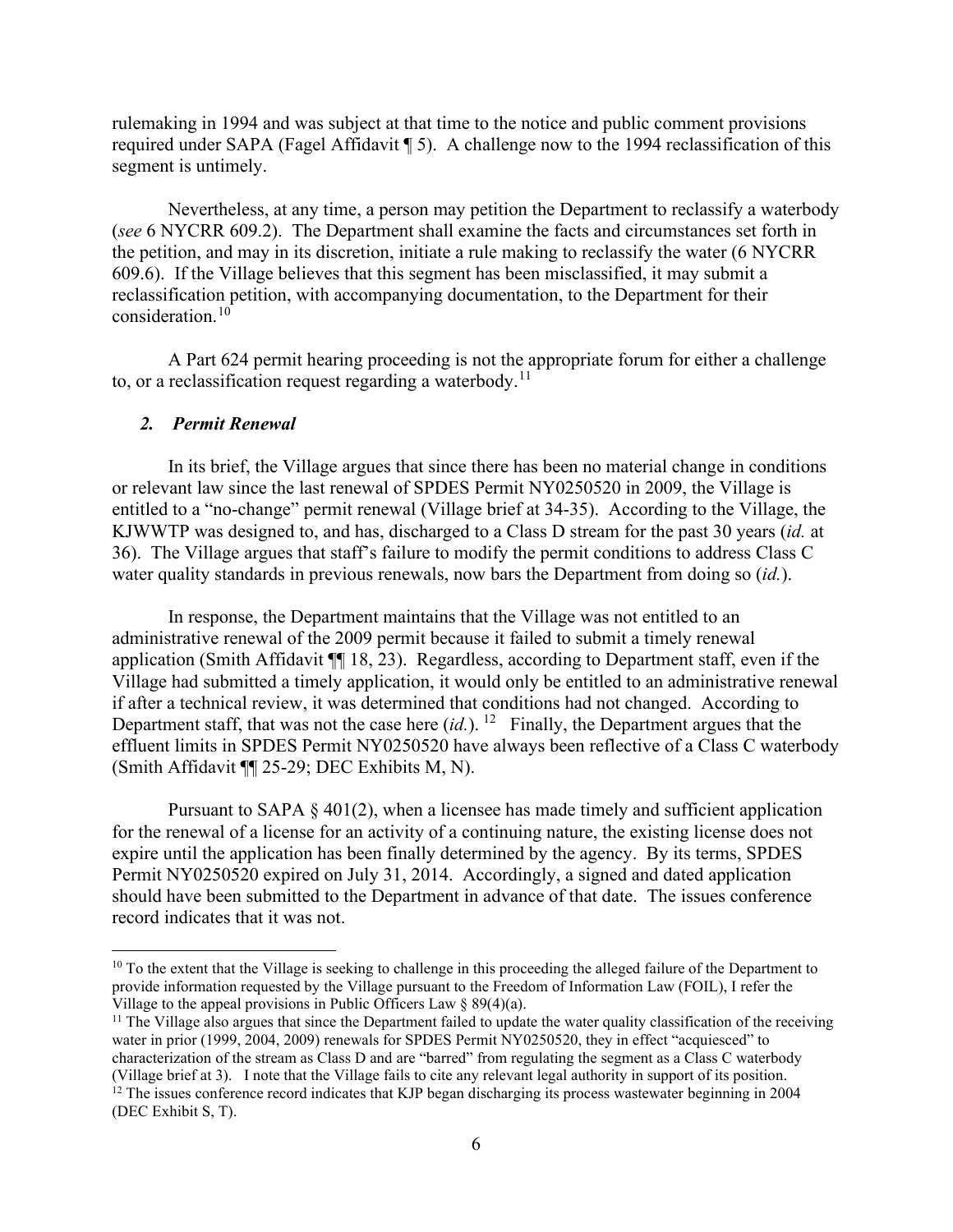For the purposes of its SPDES permit renewal review, the Department requested information from the Village as early as August 2013 (DEC Exhibit E). According to the request, the Department determined that based upon EBPS considerations, a modification to the SPDES permit might be necessary (*id.*). By letter dated September 2013, the Department sent the Village the standard five-year notice and renewal application and indicated that a separate permit modification application was required (DEC Exhibit F). However, a signed and dated application was not received from the Village until April 2, 2015, well after SPDES Permit NY0250520 expired (DEC Exhibit E). Pursuant to the 2015 Order on Consent, the Village was operating the KJWWTP in accordance with the terms of the expired permit until a new permit was obtained (DEC Exhibit G).

Even if the Village had filed a timely SPDES renewal application, it would only be entitled to a no-change renewal of the permit if the technical review by Department staff indicated that no new conditions were warranted, which is not the case here. When the initial SPDES permit was issued to the Village in 1994, it was not receiving industrial effluent from KJP (DEC Exhibits O, S). In fact, the Village did not begin receiving wastewater from KJP until sometime after 2003 when KJP was established (*id.*). Moreover, the Village's rank as a result of the EPBS SPDES permit renewal procedure indicates that there was potentially a need for a modification of the permit (DEC Exhibit E).

Accordingly, the Village has established no legal basis for the issuance of a "no-change" permit renewal in this proceeding.

### 3. *Mini Pretreatment Program*

In its brief, the Village argues that neither the ECL nor the Clean Water Act (CWA) provide the Department with legal authority to impose an industrial pretreatment program in the Village's SPDES permit (Village brief at 26). This authority, they maintain, is reserved exclusively to the United States Environmental Protection Agency (EPA) (*id.*). Moreover, the Village asserts that although the EPA has authorized the Department to administer some aspects of the National Pollutant Discharge Elimination System (NPDES) program, a pretreatment program is not included (*id.* at 29). According to the Village, because the Department has not been authorized by the EPA to administer such a program, inclusion of a mini pretreatment program in the Village's SPDES permit is in error (*id.* at 30). Finally, the Village maintains that since the EPA has exercised its jurisdiction over Petitioners' effluent in a consent decree, the Department lacks authority to regulate the pretreatment of the Petitioners' effluent (*id.* at 32).<sup>13</sup>

In its reply, Department staff indicate that while they are not a federally delegated pretreatment authority, applicable State law and regulations authorize the inclusion of a mini

<span id="page-6-0"></span><sup>&</sup>lt;sup>13</sup> In 2015 KJP and EPA entered into a consent decree which, among other things, addressed violations of federal pretreatment regulations (Village Exhibit R). The Village cites to the consent decree in support of its position that the authority to regulate the pretreatment of effluent is possessed exclusively by the federal government (Village brief at 32; Village Exhibit R). According to the consent decree, KJP violated general pretreatment provisions, as opposed to a federally approved pretreatment program (Village Exhibit R).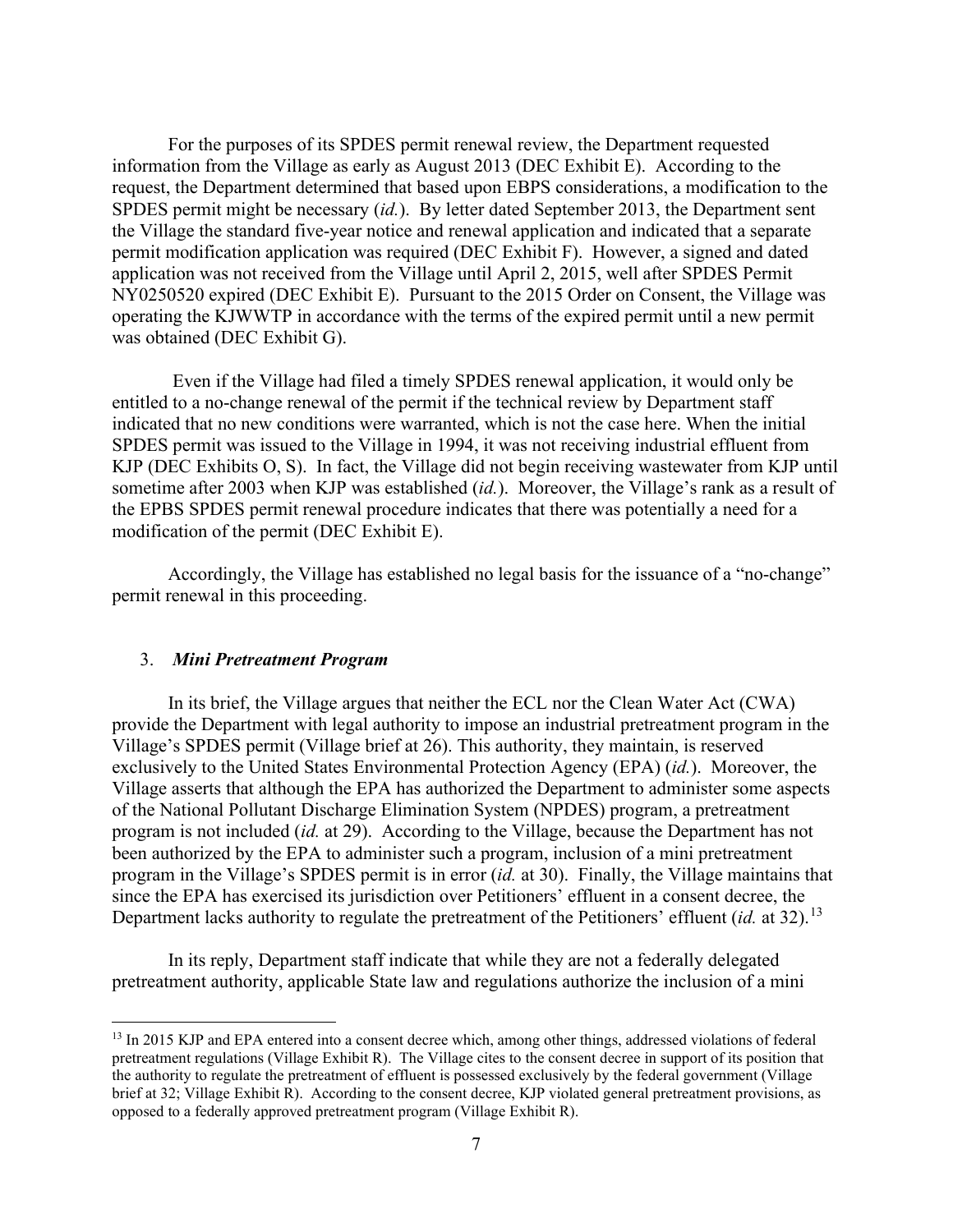pretreatment program in a SPDES permit for publicly owned treatment works (POTW) (*see* ECL article 17; 6 NYCRR part 750; *see also* TOGS 1.3.3). Moreover, the Department's role with regard to pretreatment programs is outlined in the 1984 and 1992 memoranda of understandings (MOUs) with the EPA which detail the respective roles of the two agencies with regard to pretreatment programs (*see* DEC Exhibit Q). According to the Department, when appropriate, POTWs are required to develop and implement a mini pretreatment program for the purpose of protecting the POTW from the discharge of pollutants that cause a violation of the POTWs permit (Department reply at 23).

The national pretreatment program was established for the purpose of insuring that industries that discharge wastewater to POTWs do so in a manner that controls pollutant levels, with the goal being to prevent the pass through of toxics to receiving waters (*see* CWA § 307). To further these objectives, municipalities are required to develop and implement approved pretreatment programs.<sup>14</sup> In addition, industries discharging to these municipal systems, must pretreat and control their discharges. EPA and DEC have shared responsibilities in this effort (Exhibit Q). As is relevant here, with regard to POTWs that do not have an approved pretreatment program, and SIU's that are not subject to national categorical pretreatment standards, the Department has lead responsibility for compliance monitoring and enforcement, and the authority to require a POTW, through its SPDES permit, to develop and implement a "mini" pretreatment program (TOGS 1.3.3). As part of this pretreatment program, the POTW must identify SIUs, determine whether local sewer use laws are appropriate, require and issue industrial user permits, and implement the pretreatment program. At the Department's request, EPA will provide technical assistance.

A review of the relevant legal authority here reveals that the Department has the authority to require a mini pretreatment program, and further, that the one at issue in this matter is properly implemented through SPDES Permit NY0250520 (*see* ECL article 17; 6 NYCRR part 750; DEC Exhibits P, Q). The issues conference record indicates that the Village does not have an approved pretreatment program (*see* DEC Exhibits HH, JJ). Furthermore, KJP is a significant industrial user that is not subject to categorical pretreatment standards (Smith Affidavit ¶ 98).

Accordingly, the Department has the authority to include a mini pretreatment program in the permit and the Village has identified no error of law or abuse of discretion in the Department's determination to require such a program.

### 4. *Pollutant Specific Discharge Limits and Monitoring Requirements*

In its brief, the Village challenges the discharge limits for ammonia (N), total dissolved solids (TDS), bis (2 ethylhexyl) phthalate, nitrite, copper, cyanide, phenolics (total unchlorinated), dissolved oxygen, total phosphorus, and testing for whole effluent toxicity (WET) (Village brief at 37). Additionally, the Village objects to the imposition of new monitoring requirements for ultimate oxygen demand (UOD), total Kjeldahl nitrogen (TKN),

<span id="page-7-0"></span><sup>&</sup>lt;sup>14</sup> Relevant here, an "approved pretreatment program" is a program administered by a POTW that meets the criteria established pursuant to 40 CFR 403.8 and 403.9 and which has been approved by an EPA Regional Administrator. The Village does not have an approved pretreatment program.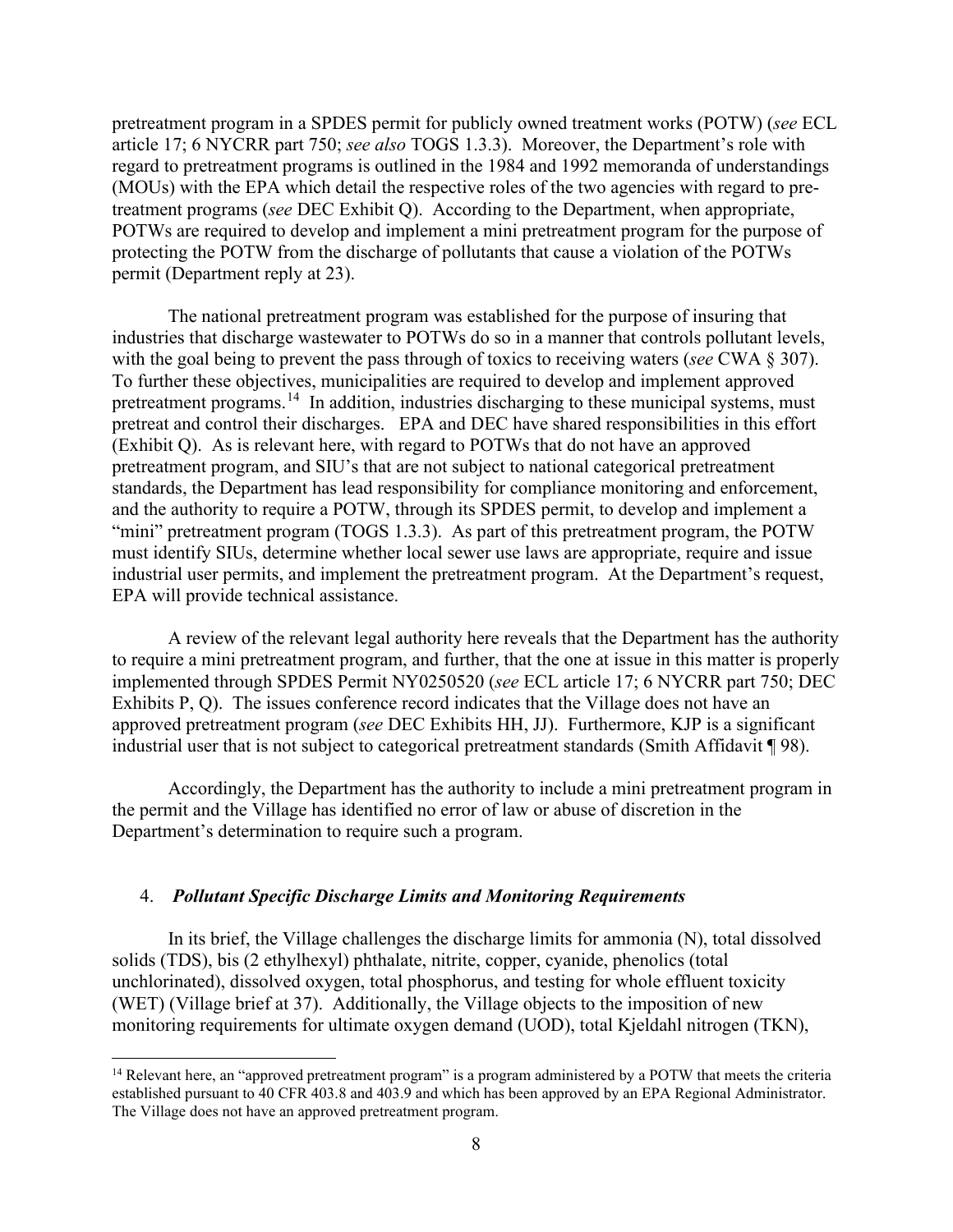chloride, sodium, bis (2 ethylhexyl) phthalate, nitrite, cyanide and phenolics. According to the Village, "while these challenges are intertwined to an extent with some of the legal issues, including the stream classification and RPA, there are also substantial disputes of fact regarding the limits themselves that warrant a testimonial hearing on the merits of these issues" (Village reply at 10).

Department staff states that they considered all available data and performed a RPA for each pollutant detected in samples of the POTWs effluent (Smith Affidavit  $\P$  31).<sup>[15](#page-8-0)</sup> According to Department staff, after a review of the data, a WQBEL was established for those pollutants that had the potential to cause or contribute to a water quality violation (Smith Affidavit ¶ 33).

#### *Ammonia (N)*

In the permit, a new WQBEL for ammonia is required (Permit Fact Sheet at 16). In calculating this requirement, Department staff determined that because the receiving waterbody is intermittent and has no assimilative capacity, "PH level effluent data" was used and the effluent limit is set at the water quality standard (*id.*). In calculating the WQBEL for ammonia, Department staff relied on the discharge monitoring reports (DMRs) submitted by the Village (id.).

The Village objects to the effluent limit set for ammonia and argues that the PH data used by the Department should be representative of the watershed and not the effluent (*see* Adams Affidavit ¶¶ 29-35; TOGS 1.3.1[E]). In addition, the Village argues that the PH data provided on the DMR is suspect and should not be considered reliable for permit writing purposes (*id.*).

### *Total Dissolved Solids (TDS)*

In the permit, a new WOBEL for TDS of 500 mg/l is required (Permit Fact Sheet at 20; Smith Affidavit ¶¶ 48-51). In setting this limit, Department staff relied upon samples collected by the EPA in July 2014, the KJWWTP in March 2016, and Orange County Department of Public Works between September 2015 and June 2017 (*id.*).

The Village objects to this new requirement, arguing that since TDS is a "ubiquitous pollutant," any such limit is not practically achievable with the Village's domestic sanitary wastewater and a variance is necessary (Adams Affidavit  $\P$  36).<sup>[16](#page-8-1)</sup> Moreover, the Village argues

<span id="page-8-0"></span><sup>&</sup>lt;sup>15</sup>The data considered by the Department included the following: the Village's discharge monitoring reports (DMRs) (October 31, 2014 - October 31, 2017); the Village's NY-2A application (April 2, 2015); the EPA's National Pollutant Discharge Elimination (NPDE) compliance sampling inspection of the Village's WWTP (July 22-23, 2014); the Headworks Loading Analysis Report (Revised May 8, 2017) submitted by LaBerge Group on behalf of the Village; and sampling results submitted by the Orange County Department of Public Works (OCDPW) (September 2015 and June 2017) (Smith Affidavit ¶ 32; Permit Fact Sheet at 9, 14-23).

<span id="page-8-1"></span><sup>&</sup>lt;sup>16</sup> Pursuant to 6 NYCRR 702.17(d), the Village may apply for a variance by submitting a written application to the Department.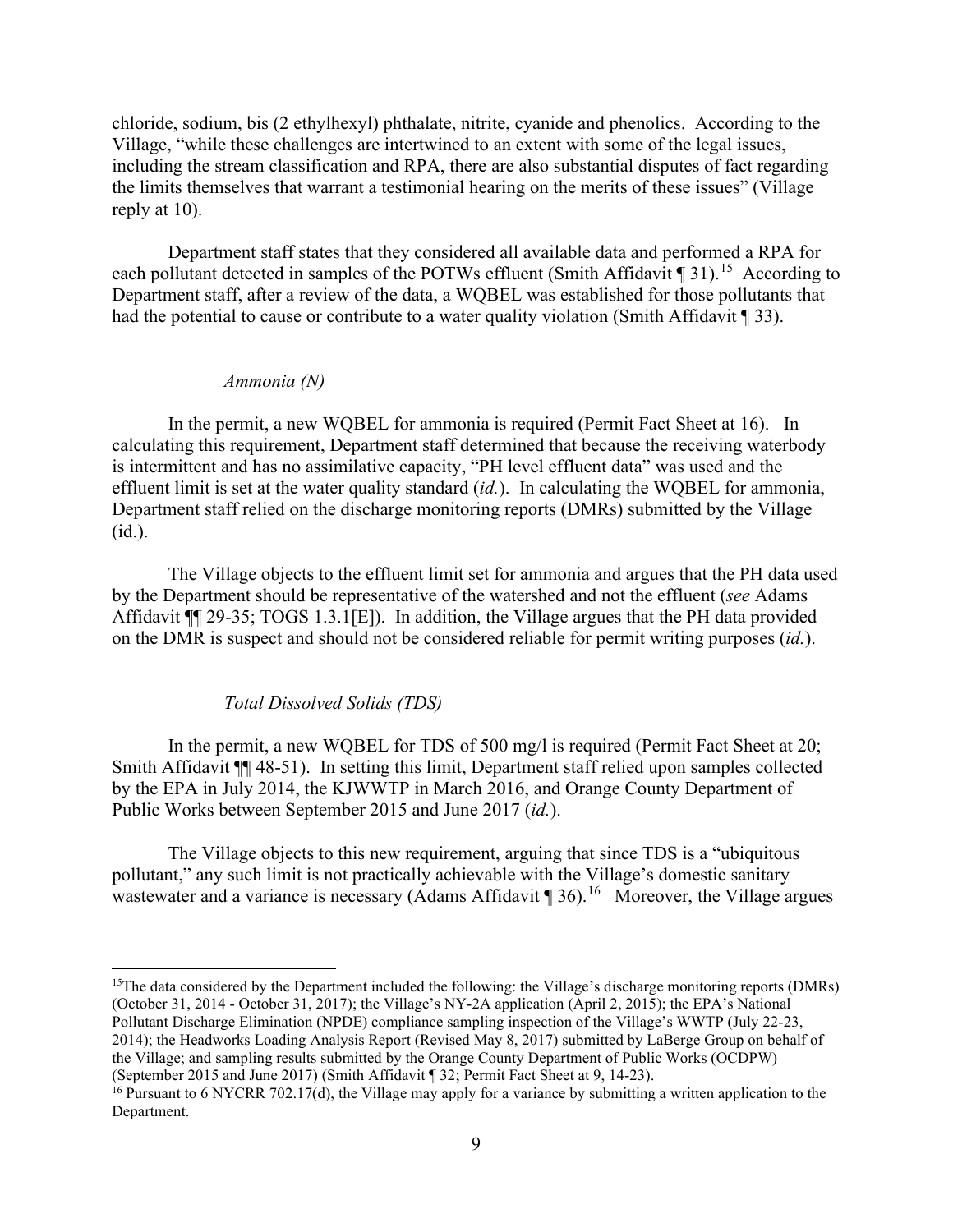that some of the data relied upon by Department staff in calculating the WQBEL for TDS was not available at the time of the permit.<sup>[17](#page-9-0)</sup>

### *Bis (2 Ethylhexyl) Phthalate*

SPDES Permit NY0250520 requires a new WQBEL for bis (2 ethylhexyl) phthalate (Permit Fact Sheet at 22; Smith Affidavit ¶¶ 52-55). In calculating this WQBEL Department staff relied on the 2017 Headworks Loading Analysis submitted by Laberge Group on behalf of the Village (*id.*). Since bis (2 ethylhexyl) phthalate detections may be a result of sample contamination during collection or analysis, the Department determined that short-term, highintensity monitoring is required so that a determination can be made as to whether limits are necessary to protect the receiving waterbody (*id.*).

The Village objects to this permit requirement on the ground that short-term high intensity monitoring for three months for later review is unreasonable and unnecessarily conservative (Adams Affidavit ¶ 37). Since establishing a WQBEL for this pollutant is unreasonable, there should be no monitoring requirement (*id.* at ¶ 54[e]).

#### *Nitrite*

In the permit, Department staff included a new WQBEL for nitrite (Permit Fact Sheet at 19; Smith Affidavit ¶ 56-61). In calculating this WQBEL, Department staff used existing effluent quality from the sampling performed for the 2017 Headworks Loading Analysis submitted by Laberge Group on behalf of the Village (*id.*). The permit limit for nitrites comes from TOGS 1.1.1 and is applicable to waters that are suitable for fish propagation (*id.*). Since the receiving waterbody is Class C, the Class C water quality standards are applicable (*id.*).

According to the Village, since nitrite is produced at the plant during the nitrification process, small amounts are expected to remain in the effluent (Adams Affidavit ¶ 38). Also, the nitrite limit set in the permit is for a Class C waterbody and a question exists whether this segment is suitable for fish (*id.*). Since there is no need to limit this pollutant, it does not need to be regularly sampled (*id*. ¶ 54[f]).

### *Copper*

In the permit, a new WQBEL for copper was established (Permit Fact Sheet at 19; Smith Affidavit  $\P$  62-64). The limit for copper is based upon classification of the receiving waterbody as a Class C. (*id.*)

<span id="page-9-0"></span> $17$  As previously indicated, the data relied upon by the Department for the TDS discharge limit is from sampling collected by EPA in 2014, KJWWTP in 2016 and Orange County from 2015 to 2017 (SPDES Permit Fact Sheet at 20). While the Smith Affidavit references a report dated July 1, 2019, it does not indicate that Department staff relied upon the data in that report in setting the TDS limit (Smith Affidavit ¶ 21).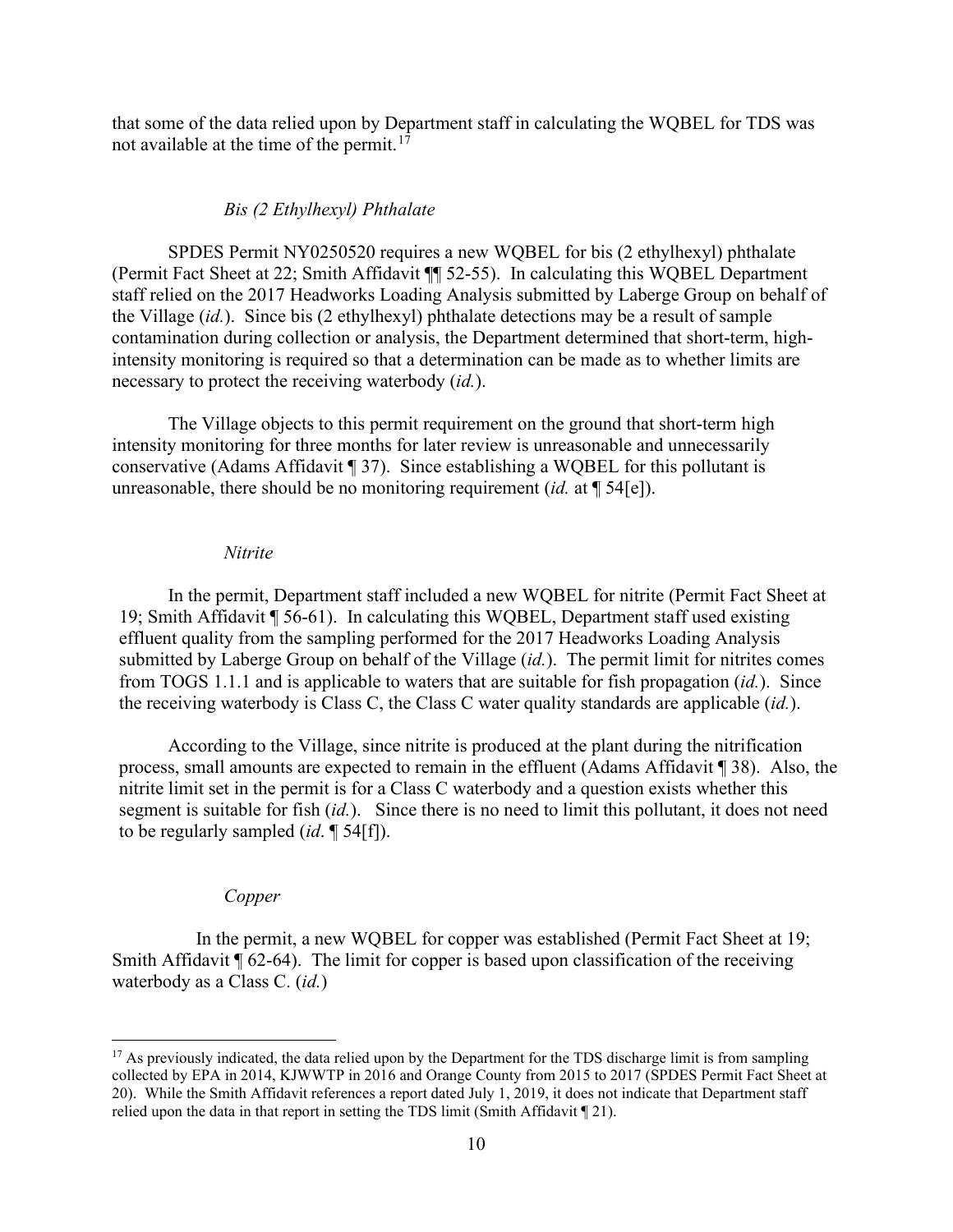The Village objects to this limit on the grounds that it is overly conservative and based on an inappropriate stream classification and aquatic life protection criteria (Adams Affidavit ¶ 39).

### *Cyanide*

Department staff included a new requirement with regard to cyanide in SPDES Permit NY0250520 (Permit Fact Sheet at 21; Smith Affidavit ¶¶ 65-70). The WQBEL was developed consistent with TOGS 1.3.3(E) (*id.*). In calculating this WQBEL, Department staff relied upon three data samples, two of which were non-detects (*id.*). Due to the cyanide concentration reported, and the absence of dilution provided by the receiving water body, the discharge has reasonable potential to exceed the Class C water quality standard and a WQBEL is necessary (*id.*).

The Village objects to the total cyanide limit set in the permit. According to the Village, the limit set by the Department is overly conservative (Adams Affidavit ¶¶ 40-42). Only three samples were taken and since two were non-detects, more data is necessary (*id.*). Also, the Village contends that cyanide in effluent is most likely related to high salt content and thus the Village's compliance with reasonable TDS limits will reduce cyanide discharges (*id.*). Since establishing a WQBEL for this pollutant is unreasonable, there should be no monitoring requirement (*id.* at ¶ 54[g]).

# *Phenolics (Total Unchlorinated)*

In the permit, a new WQBEL for phenolics is required (Permit Fact Sheet at 21-22; Smith Affidavit ¶¶ 71-75). To determine existing effluent quality, Department staff utilized sampling performed for the Headworks Loading Analysis in 2017 (*id.*). Consistent with EPA's Technical Support Document for Water Quality Based Toxics Control, Department staff used a multiplier of three to calculate projected instream concentration (*id.*).

The Village argues that the multiplier used by Department staff is unreasonable and overly conservative (Adams Affidavit ¶¶ 43-46). Since establishing a WQBEL for this pollutant is unreasonable, the Village contends that there should be no monitoring requirement (*id*. ¶ 54[g]).

# *Dissolved Oxygen*

In the permit, a new WQBEL for oxygen is required (Permit Fact Sheet at 15; Smith Affidavit ¶¶ 76-78). In developing this WQBEL, Department staff reviewed sampling performed by the Village in 2013 for their SPDES permit renewal application (*id.*).

According to the Village, the dissolved oxygen data which they provided, is from 2013 and not representative of the discharge (Adams Affidavit ¶¶ 47-48).

# *Total Phosphorus*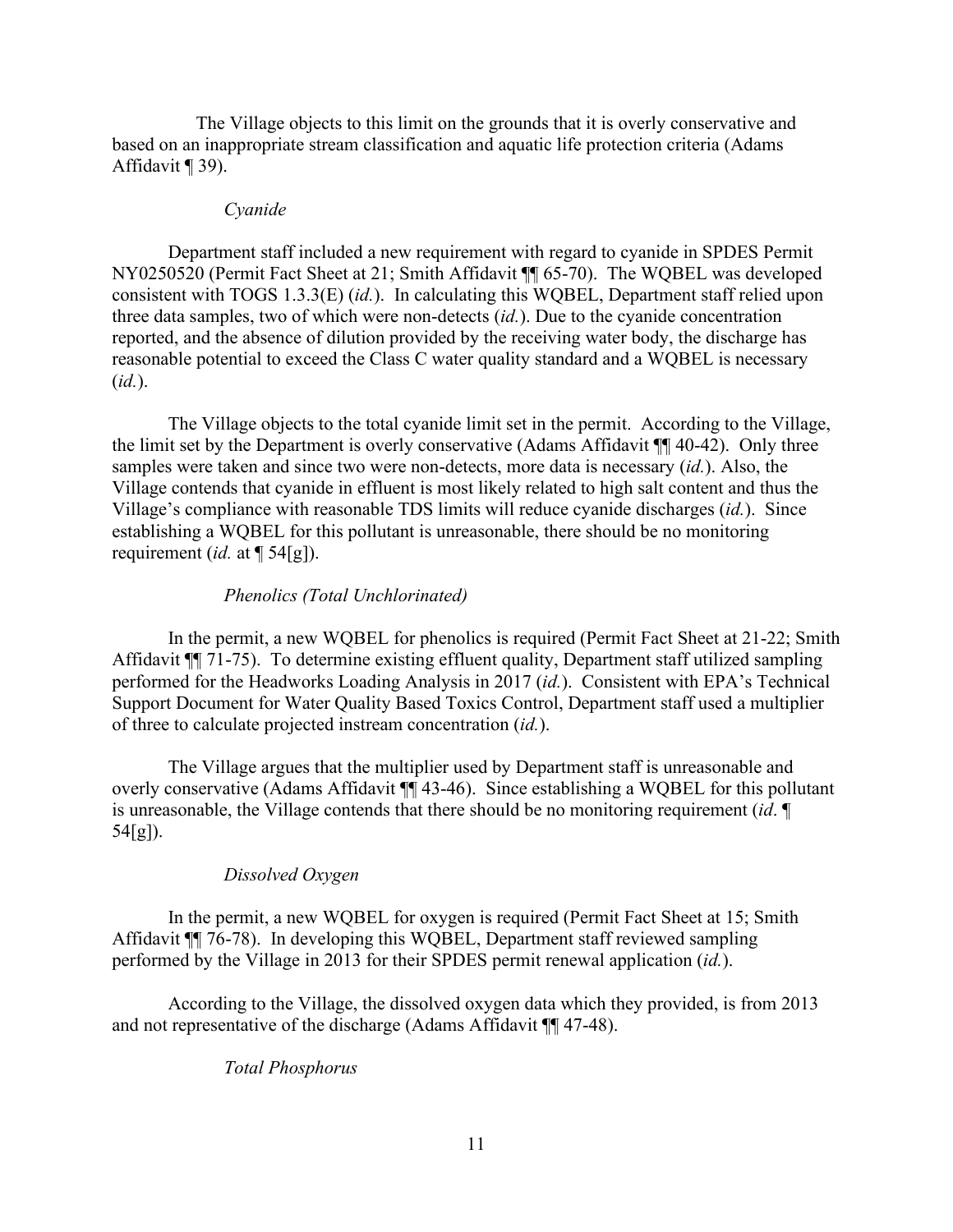SPDES Permit NY0250520 contains a new mass-based limit for total phosphorous (Permit Fact Sheet at 17; Smith Affidavit ¶¶ 79-81). These limits were developed in accordance with 6 NYCRR 750-1.25(c) and 40 CFR 122.45, and included to ensure continual compliance with the WQS at direct WWTP discharge volumes (*id.*).

The Village objects to this new requirement on the grounds that a new mass-based limit for reporting is unnecessary (Adams Affidavit ¶ 49).

# *Whole Effluent Toxicity (WET) Testing*

In the permit, WET testing is required (Permit Fact Sheet at 28-29, Smith Affidavit ¶¶ 82-84). This permit requirement was developed in accordance with TOGS 1.3.2, which indicates that WET testing may be required in a SPDES permit whenever a discharge has the potential for toxicity (*id*.).

The Village objects to the testing requirement for whole effluent toxicity in the permit on the grounds that it should be obtained before establishing final permit requirements for WET (Adams Affidavit ¶¶ 50-52).

# *Ultimate Oxygen Demand (UOD)*

Ultimate oxygen demand is a measure of the total oxygen consumption due to organic and inorganic pollutants (Permit Fact Sheet at 18; Smith Affidavit ¶¶ 85-87). The Department included a new monitoring requirement for this pollutant in the permit in order to determine the sufficiency of carbonaceous and nitrogenous oxygen-demanding pollutant limits (*id.*).

The Village objects to a new and additional weekly reporting requirement for UOD tied to a calculation and weekly TKN sampling (Adams Affidavit ¶ 54[a]). UOD is simply calculated from CBOD and TKN sample data. Water quality standards do not require a discharge limit for this parameter and the regular sampling and reporting proposed provides no benefit to the Village in terms of showing compliance with discharge limits (*id.*).

## *Total Kjeldahl Nitrogen (TKN)*

Total Kjeldahl nitrogen is used to calculate UOD (Permit Fact Sheet at 18; Smith Affidavit at ¶¶ 85-87). The Department included a new monitoring requirement for this pollutant in the permit in order to determine the sufficiency of carbonaceous and nitrogenous oxygendemanding pollutant limits (*id.*).

According to the Village, weekly TKN sampling and reporting is unreasonably demanding and unnecessary for the Village's highly treated effluent and provides no added benefit to the Village or the environment (Adams Affidavit ¶ 54[b]). The added cost and effort invoked is therefore seen as an unnecessary burden on Village resources (*id.*).

*Chloride*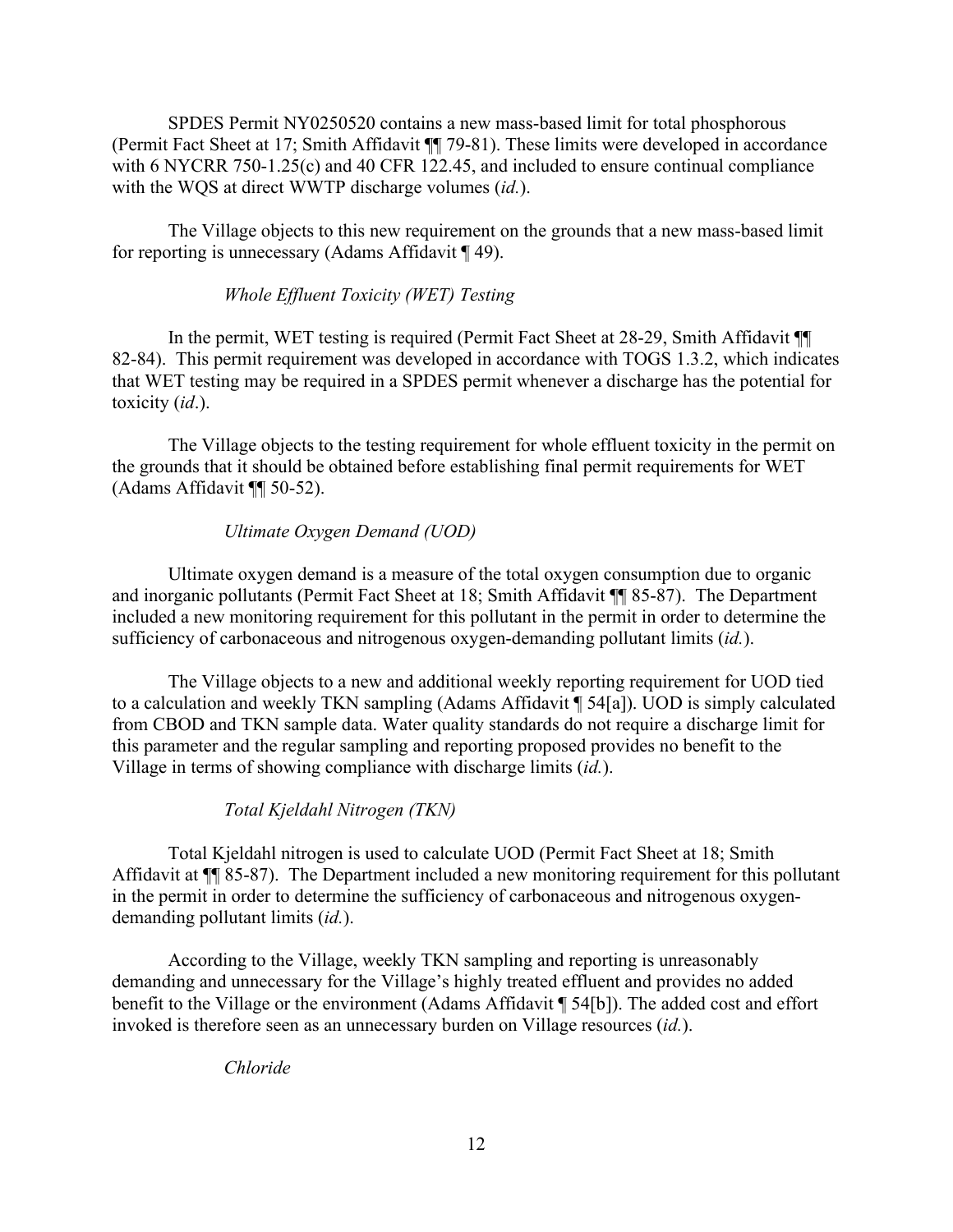In the permit, the monitoring of chlorides is required so that the Department may determine the sufficiency of TDS limitations and ensure that the downstream Class A (T) segment is adequately protected (Permit Fact Sheet at 21; Smith Affidavit ¶¶ 85-87). Chlorides are a constituent of TDS (*id.*).

The Village objects to the weekly composite sampling and reporting of monthly averages for this pollutant (Adams Affidavit ¶ 54[c]). Given the fact that standards do not require a discharge limit for this pollutant, regular sampling and reporting provides no benefit to the Village in terms of showing compliance with discharge limits or the environment (*id.*). The added cost and effort invoked is therefore seen as an unnecessary burden on Village resources (*id*.).

### *Sodium*

According to Department staff, the monitoring of sodium (which is a constituent of TDS) is required so that a determination can be made regarding the sufficiency of TDS limitations (Permit Fact Sheet at 21; Smith Affidavit ¶¶ 85-87).

The Village objects to the weekly composite sampling and reporting of monthly averages for this pollutant (Adams Affidavit ¶ 54[d]). Given the fact that standards do not require a discharge limit for this pollutant, the regular sampling and reporting proposed provides no benefit to the Village in terms of showing compliance with discharge limits or the environment (*id.*).

\*\*\*\*\*\*\*

While the Village alleges a factual dispute with regard to the some of the data relied upon by the Department in formulating the various pollutant discharge limits, it has failed to provide any alternative data. In fact, some of the data relied upon by Department staff in calculating the above-referenced limits was provided to the Department by the Village. Moreover, applicant's arguments largely relate to the methods used by the Department to derive the specific limits, not to facts that require adjudication. Vague and conclusory statements that don't relate to a disputed fact are insufficient to advance an objection to adjudication. Finally, I note that nothing in the issues record supports the Village's assertion that the limits set by Department staff are affected by an error of law or unreasonable.

Accordingly, none of the Village's objections regarding pollutant specific discharge limits and effluent requirements in the permit will advance to adjudication and are rejected on the law.

# *5. SEQRA*

In its brief, the Village argues that the Department failed to comply with the substantive and procedural mandates of SEQRA such that the permit determination should be annulled (*see* Village brief at 21). According to the Village, although the Department prepared a Short EAF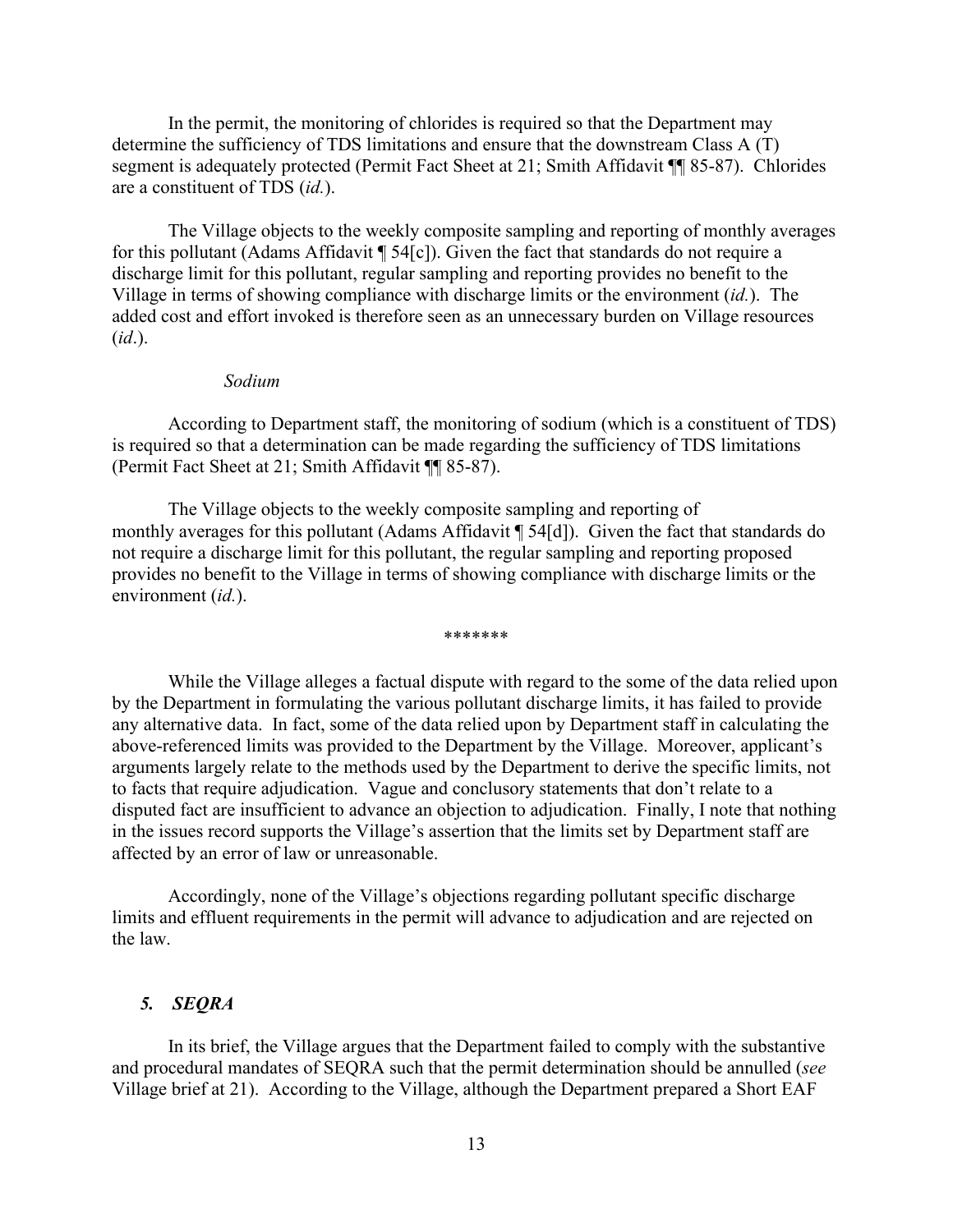for the permit, the Department did not provide support for the negative declaration and failed to take the requisite hard look at potential adverse environmental impacts and reasonable alternatives (*id.*). Moreover, the Village maintains that the Department failed to assess the cumulative impacts of the permit relating to community character, social and economic impacts, as well as growth and development (*id.* at 22).

Specifically, the Village identifies the following adverse environmental impacts resulting from the new permit: KJWWTP will be required to install, among other things, reverse osmosis to meet the new effluent standards – this will have resulting cost and energy implications; the poultry processing plant, one of the largest employers and source of tax revenues for the Village, will be forced to shut down; wastewater from the poultry plant will be redirected to the HWWTP operated by OCSD resulting in overtaxing that system; KJWWTP may be forced to shut down due to its inability to comply with the permit conditions and compliance schedule (Village brief at 21-22).

As part of an issues conference, the ALJ may review the determination of staff to forego the preparation of an EIS (*see* 6 NYCRR 624.4([6][i][a]). If the ALJ finds that the determination of Department staff was irrational or otherwise affected by an error of law, the determination shall be remanded to staff for a redetermination. Otherwise, the determination will stand (i*d.*).

Department staff prepared a draft SPDES permit for the KJWWTP along with a SPDES fact sheet, dated March 13, 2018 (Affidavit of Scott E. Sheeley, sworn to November 5, 2020 [Sheeley Affidavit]). The draft permit was publicly noticed in the ENB as well as the *Times Herald-Record* (Sheeley Affidavit ¶ 10). Department staff classified the modification of the Village's SPDES permit as an unlisted action under SEQRA and completed a Short EAF (*see*  Short EAF dated April 6, 2018; Sheeley Affidavit ¶¶ 11, 19, 20). The Short EAF references the draft SPDES permit and describes the permit modifications including new effluent limits, whole effluent toxicity testing, additional limits for total phosphorus, new monitoring requirements, a new priority mercury minimization program, new mini pretreatment program and a schedule of compliance, and notes there were no changes to the proposed maximum flow of .97 million gallons per day (*see* Draft SPDES Permit; Sheeley Affidavit ¶ 20-21). Department staff then evaluated the proposed changes in the permit against the significance criteria set forth in 6 NYCRR 617.7(c) and concluded that there would be no significant impact to the environment (*id.* ¶ 22).

Since the maximum design flow of 0.97 mgd remained unchanged and the modifications to the permit would result in improvements to water quality, it was reasonable for staff to determine that the imposition of new permit conditions would not have an adverse impact on the environment, community character or existing patterns of population distribution or growth.<sup>[18](#page-13-0)</sup> Furthermore, although economic impacts must be considered under SEQRA, adverse economic impacts that are unrelated to environmental concerns are not within its purview (*see Matter of Hyland Facility Assoc.*, Interim Decision of the Commissioner, Aug. 20, 1992, at 4). The adverse impacts cited by the Village in their brief are solely economic and speculative in nature.

<span id="page-13-0"></span><sup>&</sup>lt;sup>18</sup> The regulations at 6 NYCRR 617.2(i) define "environment" as the physical conditions that will be affected by a proposed action, including existing patterns of population concentration, distribution or growth, existing community or neighborhood character, and human health.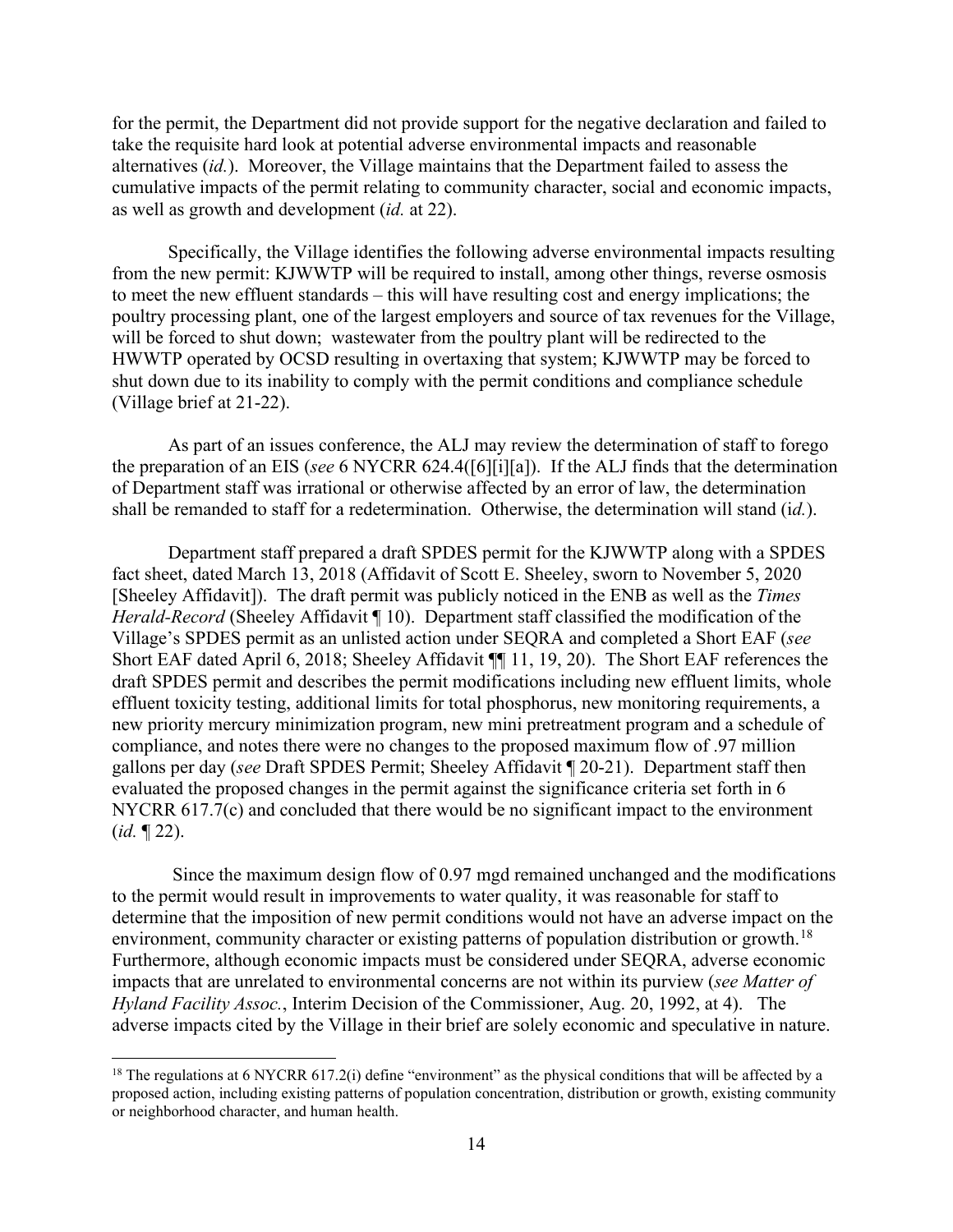I find that the Department's SEQRA determination was rational and not affected by an error of law.

### *6. Schedule of Compliance*

The Village maintains that the schedule of compliance set forth by the Department in SPDES permit NY0250520 is arbitrary, capricious and irrational (Village brief at 33-34). More specifically, the Village argues that the short timeframes for compliance imposed by the Department are impractical and in contrast to the schedule of compliance contained in the OCSD SPDES permit, unduly short (*id.; see also* Adams Affidavit ¶ 71).

In their reply, Department staff argue that a schedule of compliance is designed to achieve compliance with applicable water quality standards in the shortest reasonable time and WQBELs are to be achieved as soon as possible (*see* 6 NYCRR 750-1.14[a]). Furthermore, according to the Department, the Village failed to propose any alternate compliance dates (Smith Affidavit ¶ 36, 40). Nevertheless, as part of this issues conference, Department staff recognize and agree that some adjustments to the compliance schedule are necessary (Smith Affidavit ¶¶ 37, 38).

I note that some of the dates in the schedule of compliance have passed during the pendency of this issues conference. Moreover, the parties are in agreement that some adjustments to the compliance schedule are in order. Finally, I find that the Village has raised an issue with regard to whether compliance with the timeframes contained in the permit is reasonable.

Accordingly, I find that the Village's objections with regard to the schedule of compliance in SPDES Permit NY0250520 will advance to adjudication.

# *8. Economic Considerations*

In its brief, the Village argues that the CWA mandates the consideration of the economic impact of effluent limitations (Village brief at 39). According to the Village, a key component of this analysis is the consideration of widespread economic and social impacts when applying water quality standards to SPDES permits (*id.*). Moreover, the Villages contends that CWA § 302(b) mandates consideration of the economic impact of effluent limitations (*id.)*. The Village maintains that the KJWWTP was designed and constructed in 1994 to treat wastewater to meet effluent standards for a Class D stream and that KJWWTP will be unable to comply with the permit absent significant plant modifications and capital expense (*id.* at 40-41).

The effluent limits at issue in SPDES Permit NY0250520 are WQBELs. It is well settled that WQBELs are set without regard to cost or technology availability (*see Natural Resources Defense Council, Inc. v United States Envtl. Protection Agency*, 859 F2d 156, 208 (DC Cir 1988); *see also Matter of Orange County Dept. of Public Works (Orange County)*, Decision of the Commissioner, January 29, 2020). Moreover, the cost considerations established under CWA § 302(b) are not applicable to determinations made by the Department (*see Orange County*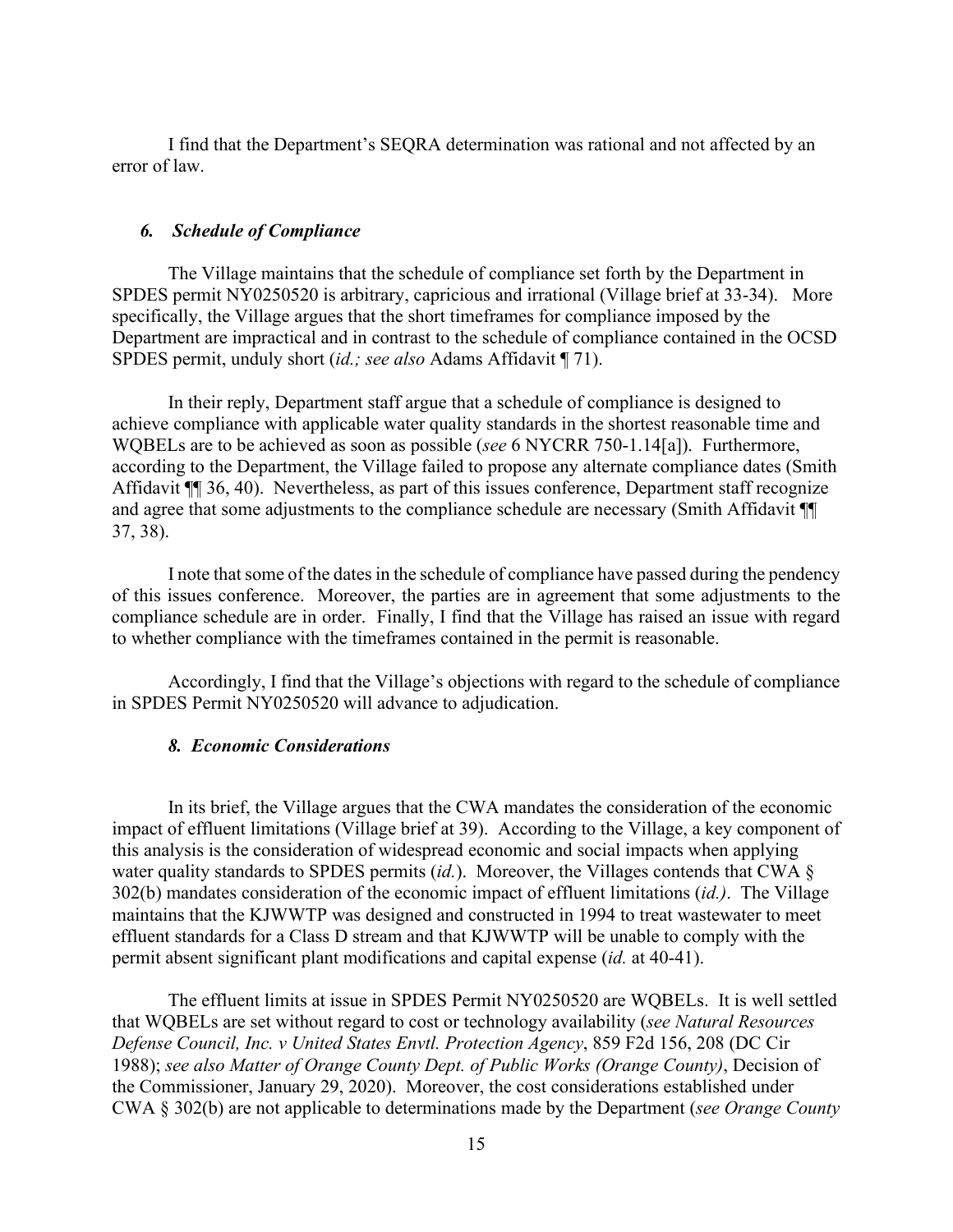at 3-4). Accordingly, cost is not a factor.<sup>[19](#page-15-0)</sup> If flexibility is needed, the Village may pursue a variance to provide more time for compliance with the new effluent limits (*see* 6 NYCRR 702.17).

## **Petitioner's Proposed Issues for Adjudication**

As previously stated, one petition for full party status was received from Petitioner KJP, a private company that produces kosher poultry products.[20](#page-15-1) Petitioner is a SIU of the KJWWTP and discharges pre-treated industrial wastewater to the KJWWTP in accordance with a local permit issued by OCSD (*see* Village Exhibit J).

Pursuant to 6 NYCRR 624.5(d)(1), the determination whether to grant a petitioner full party status is based upon a finding that the petitioner has: filed an acceptable petition; raised a substantive and significant issue or, can make a meaningful contribution to the record regarding a substantive and significant issue raised by another party; and demonstrated an adequate environmental interest.<sup>[21](#page-15-2)</sup>

Petitioner KJP states that its environmental interest in this matter stems from its status as a noncategorical SIU of the KJWWTP that, as a result of SPDES Permit NY0250520, will now be subject to a pretreatment program (Petition at 4-7). Petitioner alleges that as a regulated entity, it has an interest in how the Department interprets and administers the various statutory and regulatory provisions relating to wastewater regulation (*id.* at 7-8). Finally, Petitioner indicates that it will make a meaningful contribution to a substantive and significant issue raised by the Village, specifically, "the numerous infirmities in the Permit, including the flaws in the various compliance schedules" (*id.* at 22).

Petitioner opposes the requirement in SPDES Permit NY0250520 that the Village develop a mini industrial pretreatment program (Petition at 8). According to Petitioner, since it is the only SIU of the KJWWTP, the "determination that the Village must develop a Mini Industrial Pretreatment program targets KJP specifically" (*id.* at 5). Petitioner's objections to the mini pretreatment program are based upon the following disputed issues: the schedule of compliance for the pre-treatment program failed to consider specific facts involving the Village or KJP and is therefore arbitrary; the TDS effluent limits are unreasonable because they fail to account for background conditions; and, the Department lacks authority to require a mini pretreatment program in the Village's SPDES permit (*id.*).<sup>[22](#page-15-3)</sup>

<span id="page-15-0"></span><sup>&</sup>lt;sup>19</sup> I note that Department staff do not require that a specific technology treatment be installed to meet a permit limit (Smith Affidavit ¶ 130).

<span id="page-15-1"></span> $20$  The koshering process operates under strict Rabbinical supervision (Petition at 2). Large quantities of salt are utilized in the koshering process, accordingly the wastewater generated contains total dissolved solids (TDS) and chlorides (*id*.).<br><sup>21</sup> An issue is substantive "if there is sufficient doubt about the applicant's ability to meet statutory or regulatory

<span id="page-15-2"></span>criteria applicable to the project, such that a reasonable person would require further inquiry." (6 NYCRR 624.4[c][2]). An issue is significant "if it has the potential to result in the denial of a permit, a major modification to the proposed project or the imposition of significant permit conditions in addition to those proposed in the draft permit." (6 NYCRR 624.4[c][3]).

<span id="page-15-3"></span> $^{22}$ Petitioner's specific legal arguments with regard to the mini pretreatment program are as follows: the permit subjects KJP to two local control authorities; and, EPA, not the Department, is the "approval authority" for pretreatment programs for SIU's (Petition at 16-22). I note that while the Petitioner frames the legal issues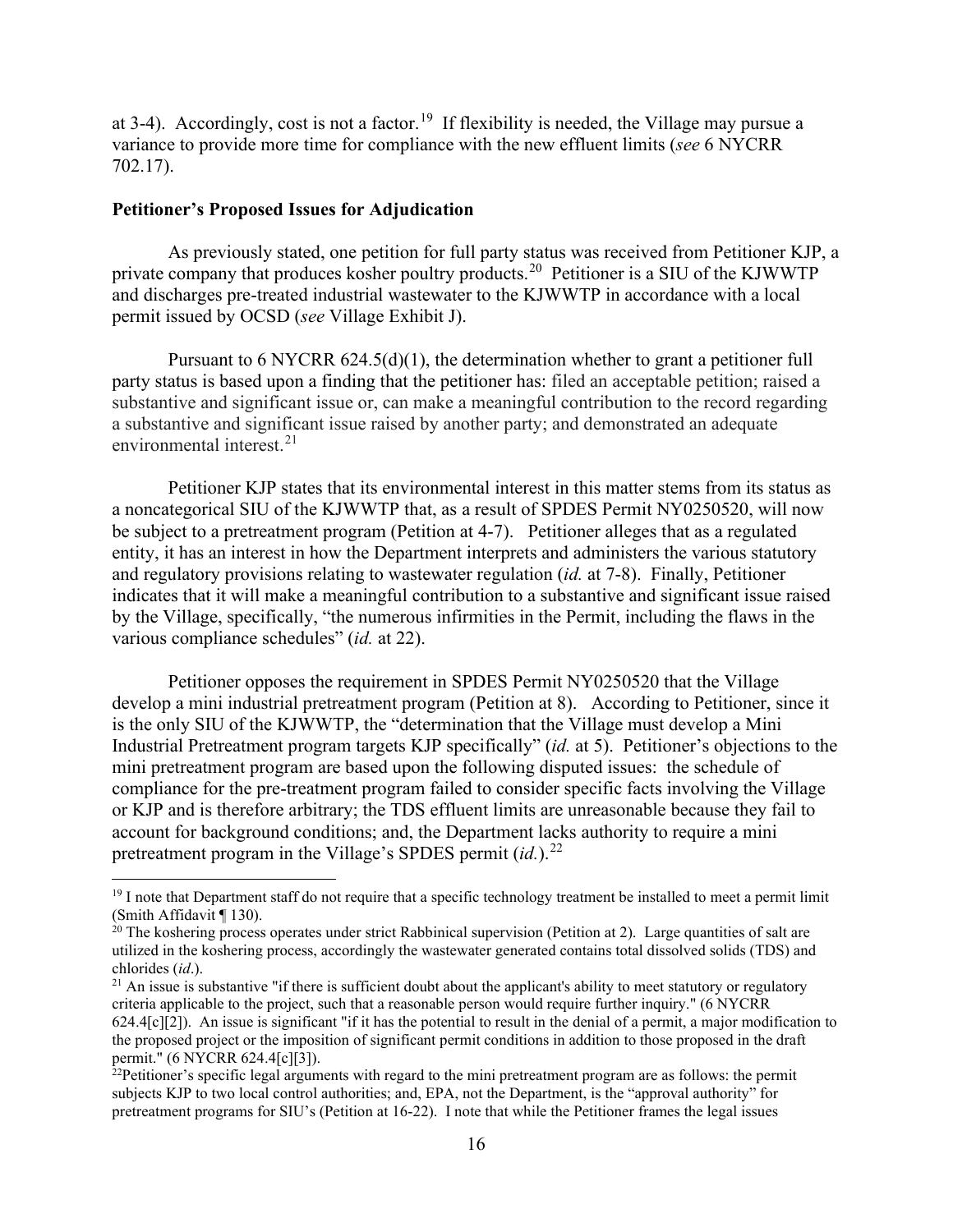Upon review of the criteria in 6 NYCRR 624.5(d)(1) and the petition for full party status, I find that KJP has filed an acceptable petition, has an environmental interest in this matter, and can make a meaningful contribution on a substantive and significant issue raised by the Village, namely the various schedules of compliance in SPDES Permit NY0250520.

# **Mini-Pretreatment Program**

# *- Schedule of Compliance*

In its Petition, KJP alleges that the schedule set forth for the mini pretreatment program in the Village's permit is arbitrary (Petition at 9). According to Petitioner, pretreatment limits are applied to industrial wastewater to address specific needs of a POTW or receiving water body and here, Department staff simply "lifted the pretreatment Mini Schedule" out of Appendix C of TOGS 1.3.3, and placed it into the Village's permit without any regard to site specific conditions or Petitioner's limitations as a producer of kosher poultry products (*id.* at 12).

Moreover, Petitioner argues that the compliance date of November 1, 2021, is impossible to meet and two deadlines in the permit have since passed.<sup>23</sup> Finally, Petitioner argues that the pretreatment provisions in Orange County's draft permit and the pretreatment mini schedule in SPDES Permit NY0250520 are designed to address the same problem (the levels of TDS discharged by KJP), yet the compliance schedules are disparate (Petition at 11).

As discussed in subsection section 6, Department staff recognize and have agreed to some modifications of the compliance schedule in this matter, and the Village has raised adjudicable issues regarding the remainder of the schedules. Petitioner has demonstrated that it can make a meaningful contribution with respect to this issue which has been advanced to adjudication.

### *- TDS Limits*

With regard to the TDS levels established in SPDES Permit NY0250520, Petitioner alleges that the Department ignored TOGS 1.3.3 when it established a WQBEL for TDS without adequate background sampling (Petition at 14-16). According to Petitioner, data contained in the Village's 2017 headworks analysis demonstrates that there may be upstream non-industrial sources contributing TDS to the receiving waters for the Village (*id.* at 15). Petitioner notes that

surrounding the Department's pretreatment authority differently than the Village, the crux of the issue is the same: whether the Department can require a mini pretreatment program in a SPDES permit for a POTW. A discussion of this authority can be found in subsection 3 above.

<span id="page-16-0"></span><sup>&</sup>lt;sup>23</sup> Within one month of the effective date of the permit the Village was supposed to submit an industrial chemical survey form and within two months of submission of the industrial survey, the Village was required to submit documentation regarding the procedures for attaining compliance with the new TDS limit (SPDES Permit NY0250520 at 8). In further support of its claim that the compliance schedule in the Village's permit is unreasonable, Petitioner cites to the detailed requirements that must be included in the engineer report for wastewater infrastructure projects in New York State (Petition at 13; Petitioner Exhibits B, C).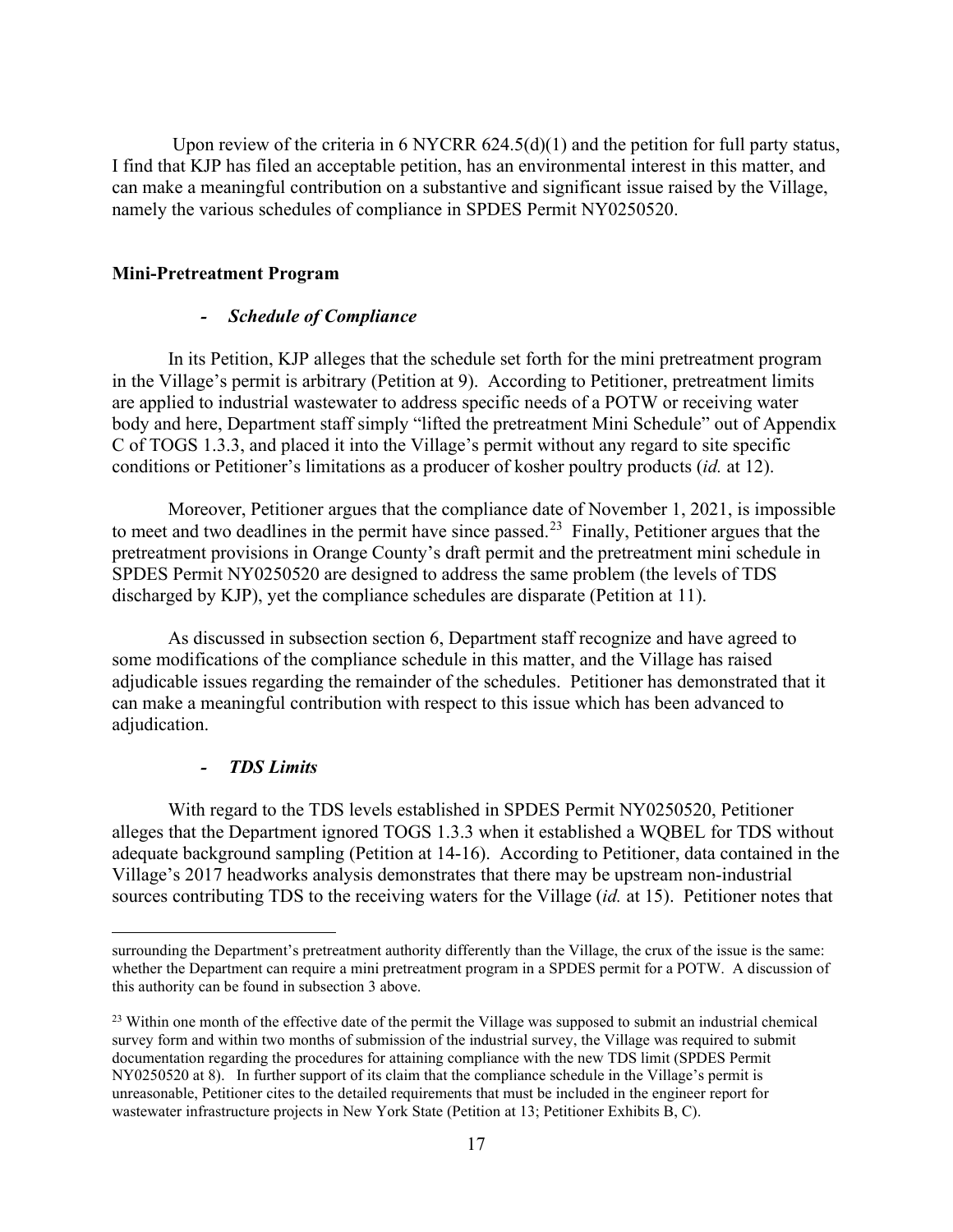the Village's data was insufficient to quantify that contribution and that further investigation should have been conducted (*id*. at 16; Affidavit of William Meinert (Meinert Affidavit) at ¶¶ 20-23). Petitioner's position is that a baseline for TDS should have been investigated before the Department established a WQBEL for this pollutant (Petition at 14).

In its reply, Department staff alleges that the background sampling program in TOGS 1.3.3 was considered, but determined to be unnecessary to the derivation of WQBEL for TDS because KJWWTP discharges from a single outfall to an intermittent stream with no assimilative capacity (Smith Affidavit ¶ 11). In establishing the effluent limit for TDS, Department staff performed an RPA utilizing data provided by EPA, the Village and Orange County Department of Public Works. (Smith Affidavit ¶ 8). Since the receiving water body of the KJWWTP is intermittent with no assimilative capacity, the WQBEL for TDS was set at the water quality standard (TOGS 1.3.3; Smith Affidavit ¶¶ 3, 10). Moreover, sampling performed by the Village and KJP indicated that Petitioner was responsible for more than 90% of the TDS and chlorides in the receiving water body (*id.* ¶¶ 107-111).

Petitioner has failed to provide legal support for the assertion that background conditions must be considered in establishing a WQBEL for TDS. Nor has Petitioner provided competing or additional sampling data. Thus, although Petitioner alleges that there may be upstream sources of TDS, they have failed to identify any other SIU.

Accordingly, Petitioner has failed to raise a substantive and significant issue with regard to the establishment of the TDS effluent limit in SPDES Permit NY0250520.

#### **RULINGS**

The Village has raised an issue with regard to whether compliance with the timeframes contained in SPDES Permit NY0250520 is reasonable. Accordingly, the Village's objections with regard to the various schedules of compliance in the permit will advance to adjudication.

Petitioner KJP has demonstrated that it can make a meaningful contribution regarding an issue raised by the Village, specifically the reasonableness of the compliance schedules in SPDES Permit NY0250520, and therefore, is granted full party status.

### **APPEALS**

A ruling to include or exclude any issue for adjudication, or on the merits of any legal issue that is made as part of an issues ruling, may be appealed to the Commissioner on an expedited basis (6 NYCRR 624.8[d][2][i], [ii]). Any appeals from this ruling are to be filed with the Commissioner in writing on or before 4:00 p.m. on Friday, June 4, 2021, and replies are to be filed on or before 4:00 p.m. on Friday, June 18, 2021 (*see* 6 NYCRR 624.6[g]; 624.8[b][1][xv]). Appeals and replies should include citations to the briefs and replies submitted by the parties and Petitioner.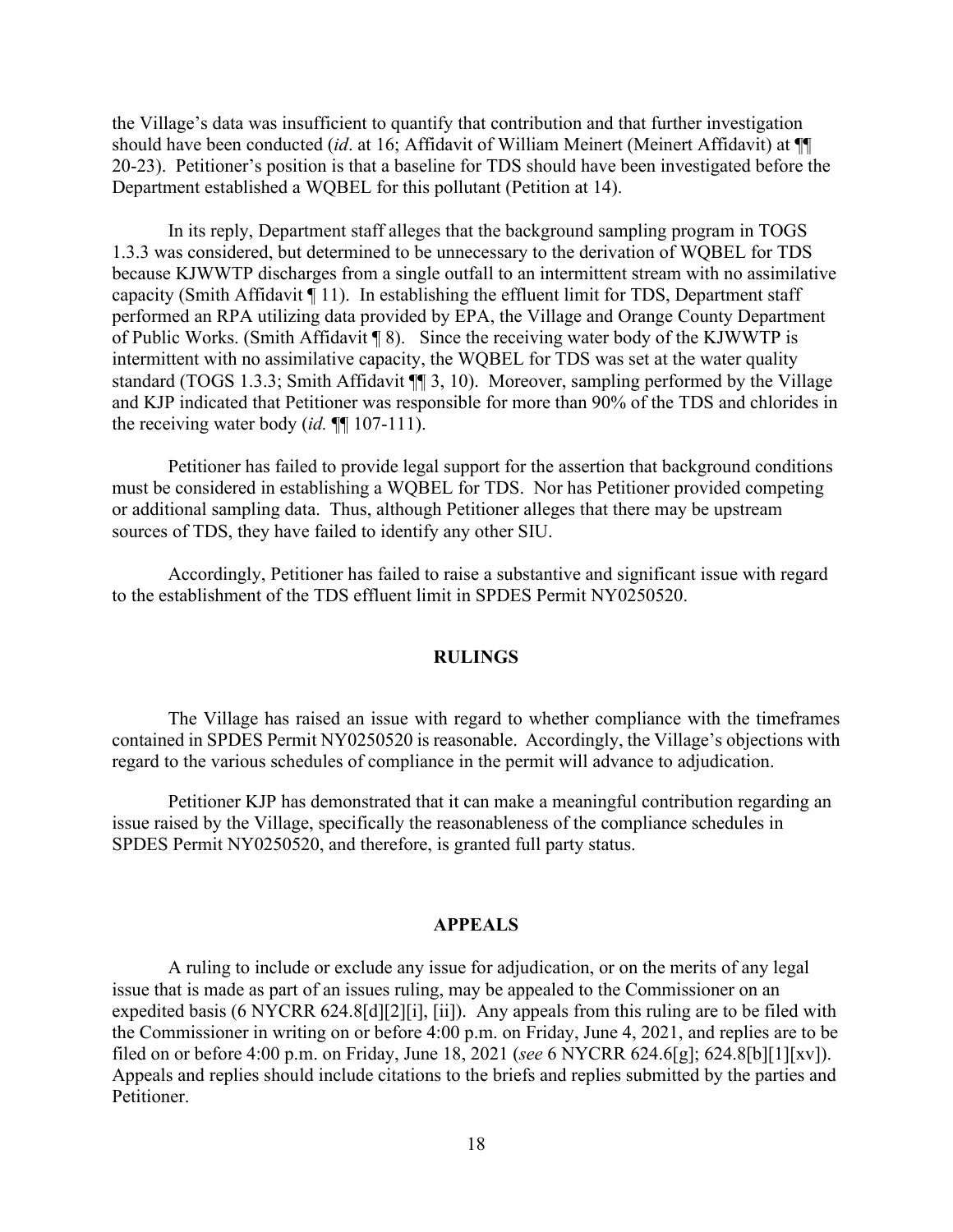An original and two copies of any appeal or reply must be filed with Commissioner Basil Seggos (Attention: Louis A. Alexander, Deputy Commissioner for Hearings and Mediation Services) at the New York State Department of Environmental Conservation, 625 Broadway, 14th Floor, Albany, New York 12233-1010. In addition, one copy of each filing must be sent to the other parties at the same time and in the same manner as they are filed with the Commissioner. Appeals and replies may be served by email provided that conforming hard copies are sent by regular mail and post marked by the applicable due date. Service by facsimile transmission is not permitted and will not be accepted.

> $\sqrt{s}$ Michele M. Stefanucci Administrative Law Judge

Dated: Albany, New York May 14, 2021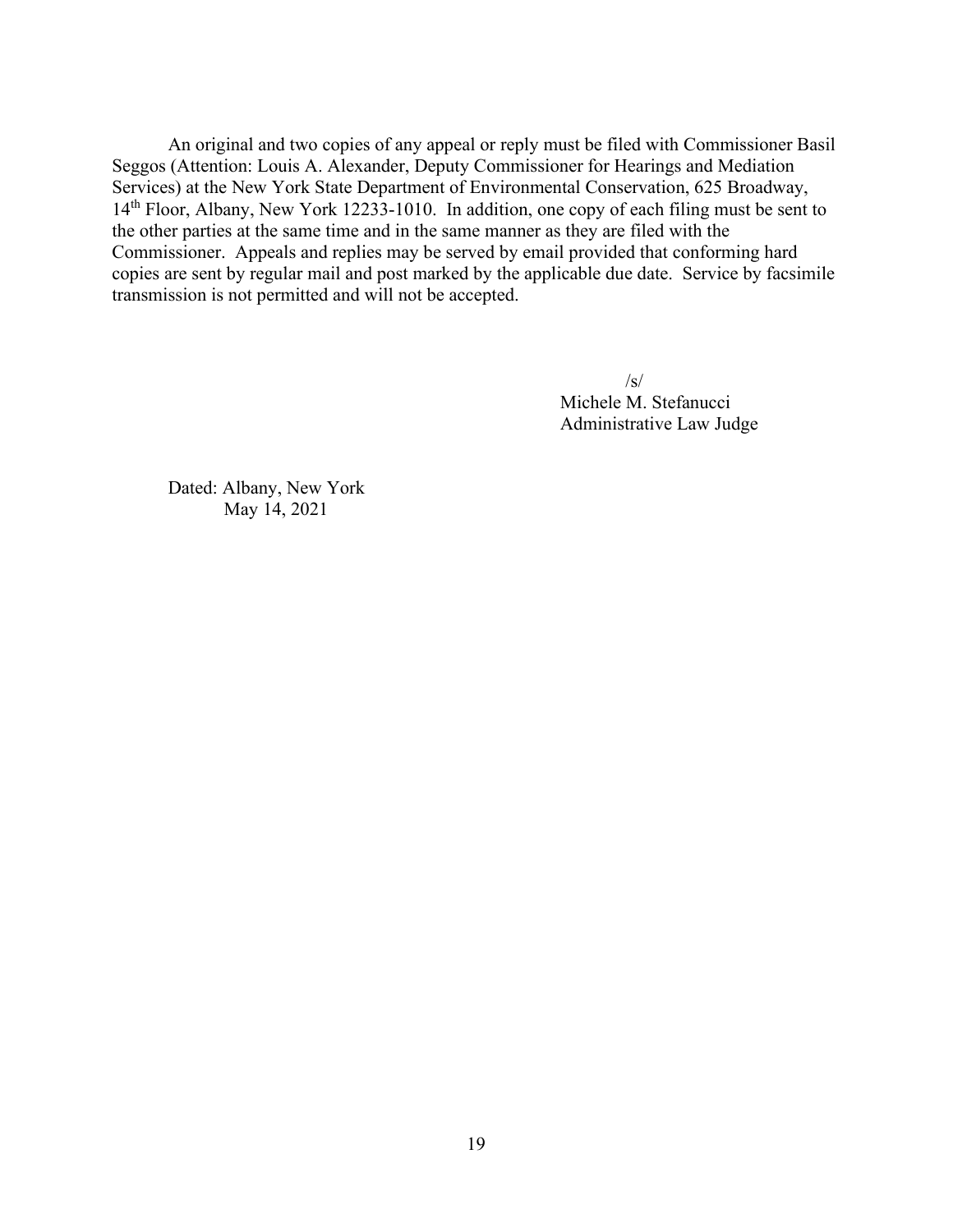| <b>Exhibit List - Village of Kiryas Joel</b> |  |
|----------------------------------------------|--|
|                                              |  |

| Exhibit                   | Description                                                                           |
|---------------------------|---------------------------------------------------------------------------------------|
| A                         | AKRF, Inc. Growth Study for Village of Kiryas Joel Amended FEIS for the               |
|                           | proposed connection to the New York City Catskill Aqueduct                            |
| $\bf{B}$                  | Decision of the Appellate Division, Third Department in Matter of Village of          |
|                           | Woodbury et al. v. Seggos et al., Appellate Division Docket No.: 524669 (October      |
|                           | 26, 2017)                                                                             |
| $\mathsf{C}$              | Village of Kiryas Joel - Wastewater Plan Headworks Loading Analysis Report            |
| D                         | Village of Kiryas Joel 1994 SPDES Discharge Permit                                    |
| Ε                         | Village of Kiryas Joel 1999 SPDES Permit Renewal                                      |
| $\boldsymbol{\mathrm{F}}$ | Village of Kiryas Joel 2004 SPDES Permit Renewal                                      |
| $\mathbf G$               | Village of Kiryas Joel 2009 SPDES Permit Renewal                                      |
| $H_{\rm}$                 | Meeting Agendas: September 14, 2011; December 18, 2014; March 16, 2015                |
| $\mathbf I$               | Laberge Group December 15, 2014 Letter to DEC re. November 17, 2014 Inspection        |
|                           | Summary and Notice of Violation                                                       |
| J                         | Orange County Sewer Use Law, Local Law 4 of 2008                                      |
| K                         | Harriman Wastewater Treatment Plant SPDES Permit                                      |
| L                         | Lease of the Village Wastewater Treatment Plant between the Village and Orange        |
|                           | County Sewer District No. 1, dated June 15, 2000                                      |
| M                         | Lease renewal of the Village Wastewater Treatment Plant between the Village and       |
|                           | Orange County Sewer District No. 1, dated December 18, 2009                           |
| ${\bf N}$                 | Lease renewal of the Village Wastewater Treatment Plant between the Village and       |
|                           | Orange County Sewer District No. 1 dated April 1, 2013                                |
| $\mathbf{O}$              | Kiryas Joel Poultry Industrial Wastewater Discharge Permit, Significant Industrial    |
|                           | User                                                                                  |
| $\mathbf{P}$              | OCSD No. 1 Invoice to Kiryas Joel Poultry, dated June 3, 2020                         |
| Q                         | May 24, 2019 Letter and Enclosure from Whiteman Osterman & Hanna LLP to               |
|                           | Department of Environmental Conservation regarding KJWWTP                             |
| $\mathbf R$               | March 23, 2015 Consent Decree between US EPA and Kiryas Joel Poultry                  |
| ${\bf S}$                 | Hearing Request dated November 14, 2019                                               |
| $\mathbf T$               | Department of Environmental Conservation, April 10, 2018 Notice of Complete           |
|                           | Application                                                                           |
| U                         | SEQRA EAF and Negative Declaration dated April 6, 2018                                |
| $\boldsymbol{\mathrm{V}}$ | Final Renewed and Modified SPDES Permit, Responsiveness Summary, and SPDES            |
|                           | Fact Sheet, dated October 16, 2019                                                    |
| W                         | Decision of the Commissioner – In the Matter of Orange County Department of           |
|                           | Public Works, January 29, 2020                                                        |
| A1                        | Letter from Orange County Department of Public Works (Div. of Environmental           |
|                           | Facilities Services) to the Kiryas Joel Plant, re. Significant Noncompliance / Notice |
|                           | of Violation, dated July 29, 2011                                                     |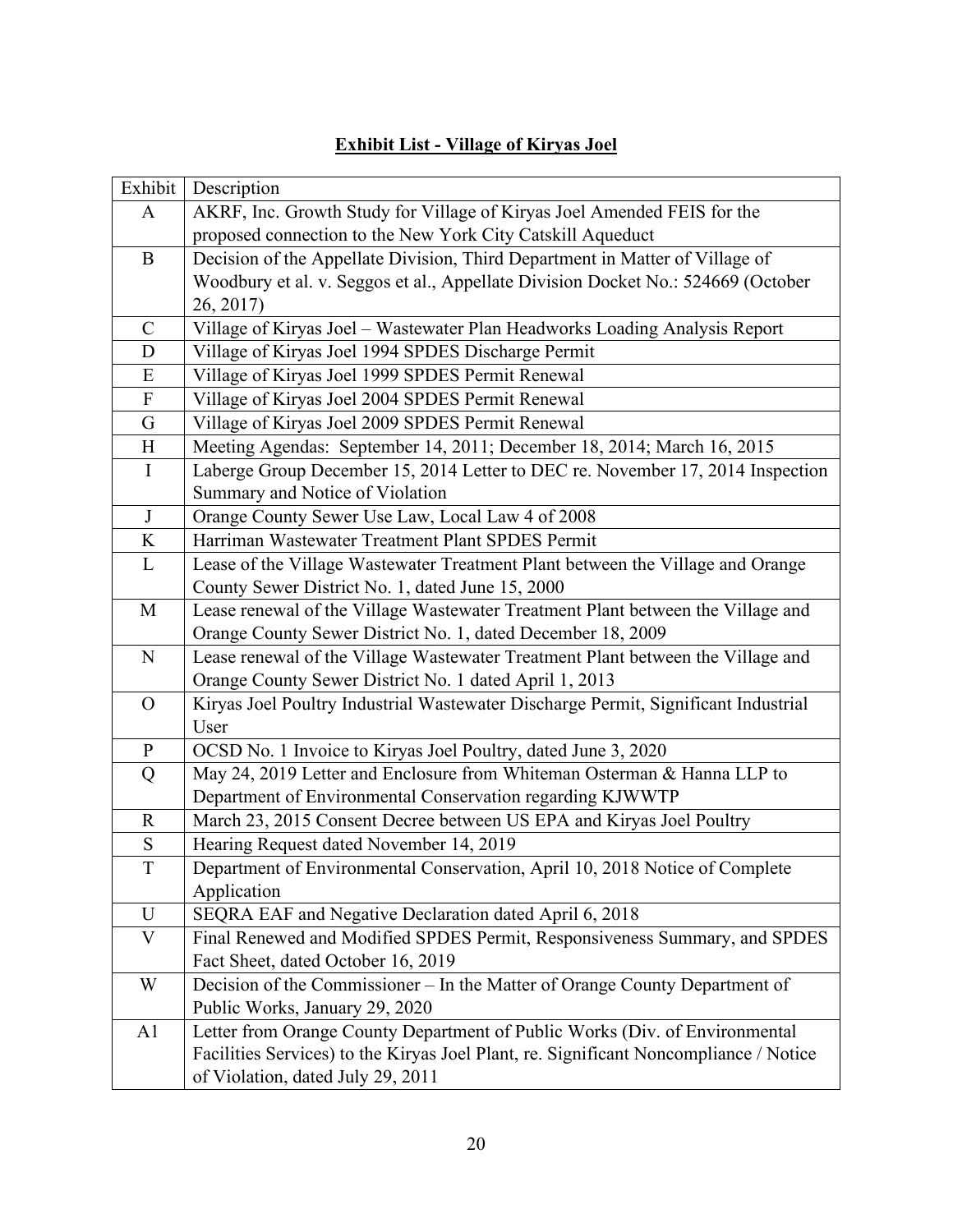| NPDES Pretreatment Compliance Sampling for Kiryas Joel Poultry Plant, dated |
|-----------------------------------------------------------------------------|
| September 26, 2017                                                          |

| Exhibit        | Description                                                                        |
|----------------|------------------------------------------------------------------------------------|
| $\overline{0}$ | Curriculum Vitae of Steven E. Adams, P.E.                                          |
| 1              | Table 1 – Ambient Water Quality Standards or Guidance Values by Stream Class       |
|                | (TOGS 1.1.1 and 6 NYCRR 701) and Permit Discharge Limits Comparison Table          |
| 2              | Laberge Group Freedom of Information Law Request Letter                            |
| 3              | November 1994 Notice of Adoption of Stream Classification change - NYS Register    |
|                | Pages 9-12                                                                         |
| $\overline{4}$ | June 28, 1994 Department Letter to Town of Woodbury Supervisor                     |
| 5              | The NYS Consolidated assessment and listing methodology; $§305(b)$ excerpts – land |
|                | use and character p. 4; aquatic life use support – dissolved oxygen and pH p. 18   |
| 6              | Original SPDES Fact Sheet                                                          |
| $\tau$         | 6 NYCRR 701 Stream Classification Best Uses Class C&D                              |
| 8              | TOGS 1.3.1.E WQB Amendment – Certain Parameters, July 1996                         |
| 9              | TOGS 1.1.1 Ambient Water Quality Standards – selected pollutant excerpts           |
|                | highlighted                                                                        |
| 10             | Laberge Group Draft SPDES Permit Comments & Attachments                            |
| 11             | <b>POTW</b> Site Plan                                                              |
| 12             | Pro-forma Opinion of Capital Improvement Costs - Ammonia and Nitrite Removal       |
|                | Improvements                                                                       |
| 13             | Ramapo River Stream Assessment Survey - Data Report, July 1, 2019, FIG. 14 - pH    |
|                | sample values                                                                      |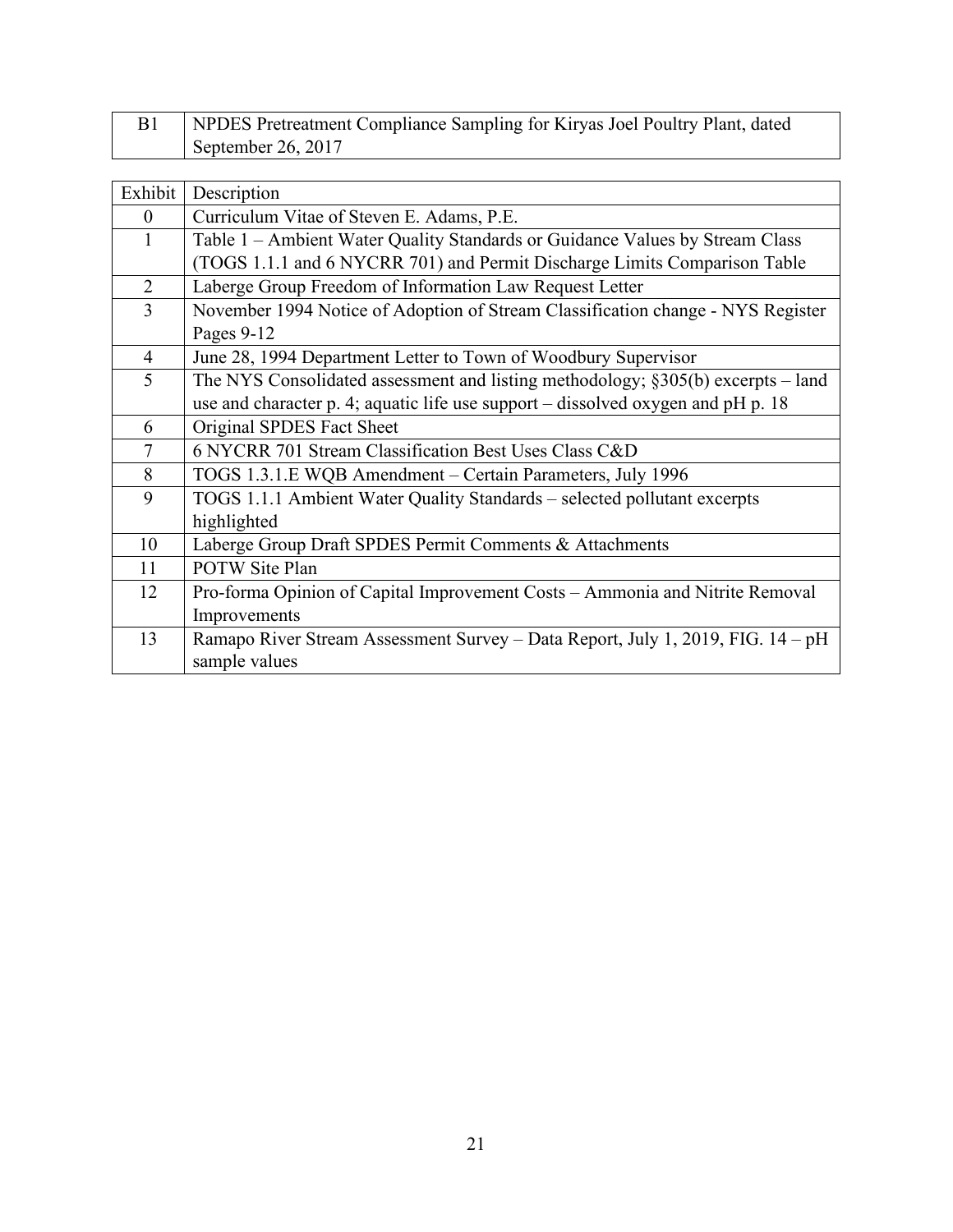# **Exhibit List - New York State Department of Environmental Conservation**

| Exhibit        | Description                                                                         |
|----------------|-------------------------------------------------------------------------------------|
| A              | USEPA Technical Support Document, dated March 1991                                  |
| $\mathbf B$    | Plans & Specifications Approval, Certificate of Construction dated April 27, 2000 & |
|                | July 26, 2005                                                                       |
| $\mathbf C$    | Permit Modification for General Condition, dated March 4, 2004                      |
| ${\bf D}$      | Admin. Renewals, dated February 4, 1999, November 19, 2003 & July 30, 2009          |
| ${\bf E}$      | EBPS Request for Information, dated August 9, 2013                                  |
| $\mathbf F$    | Unsigned Renewal Application, dated September 10, 2013                              |
| ${\bf G}$      | 2015 Consent Order, dated January 21, 2015                                          |
| H              | 2018 Consent Order, dated November 7, 2018                                          |
| $\bf{I}$       | July 12, 2018 Meeting Attendance Sheet                                              |
| J              | August 16, 2019 Meeting Attendance Sheet                                            |
| $\rm K$        | September 19, 2018 Response to Adams                                                |
| $\mathbf{L}$   | Foil Request Tracking, dated February 18, 2020                                      |
| M              | Letter from Woodbury to DEC, dated May 10, 1994                                     |
| ${\bf N}$      | Letter from Village to DEC, dated May 31, 1994                                      |
| $\mathcal{O}$  | 1992 Permit Application                                                             |
| $\mathbf{P}$   | Attorney General Statement, dated May 19, 1986                                      |
| Q              | EPA/DEC Pretreatment MOUs 1984 & 1992                                               |
| ${\bf R}$      | 2006 White Paper MOU, dated July 24, 2006                                           |
| $S_{\text{}}$  | KJ Poultry Start-up, dated December 12, 2018 & January 20, 2004                     |
| $\mathbf T$    | Headworks Loading Analysis, dated May 8, 2017                                       |
| $\mathbf U$    | Chlorides Study Report, dated August 2, 2014                                        |
| $\mathbf V$    | OCSD's letter enclosing industrial user permit, dated November 4, 2013              |
| W              | EPA Audit of OCSD PTP, dated April 29, 2015                                         |
| $\mathbf X$    | KJ Poultry PCR Example, dated July 2017                                             |
| $\overline{Y}$ | KJ Poultry PCR Table, dated November 1, 2017                                        |
| Z              | Ramapo Stream Assessment Survey, dated July 1, 2019                                 |
| AA             | Relevant Contributions of TDS, dated November 1, 2020                               |
| ΒB             | OCSD Letter to DEC, dated February 27, 2015                                         |
| CC             | Measured Salinity, dated November 1, 2020                                           |
| DD             | Kiryas Joel Sewer Use Law and Objectionable Substance Limitations Table             |
| EE             | US v. KJPPP, dated October 23, 2014                                                 |
| FF             | 6 NYCRR 860 Map                                                                     |
| GG             | Letter from DEC to Village, dated March 31, 2017                                    |
| HH             | Email Correspondence from EPA to DEC, dated February 18, 2021                       |
| JJ             | OCSD No. 1 HWWTP: Industrial Pre-treatment Program Semi Annual Reports,             |
|                | dated April 2018 & April 2019                                                       |